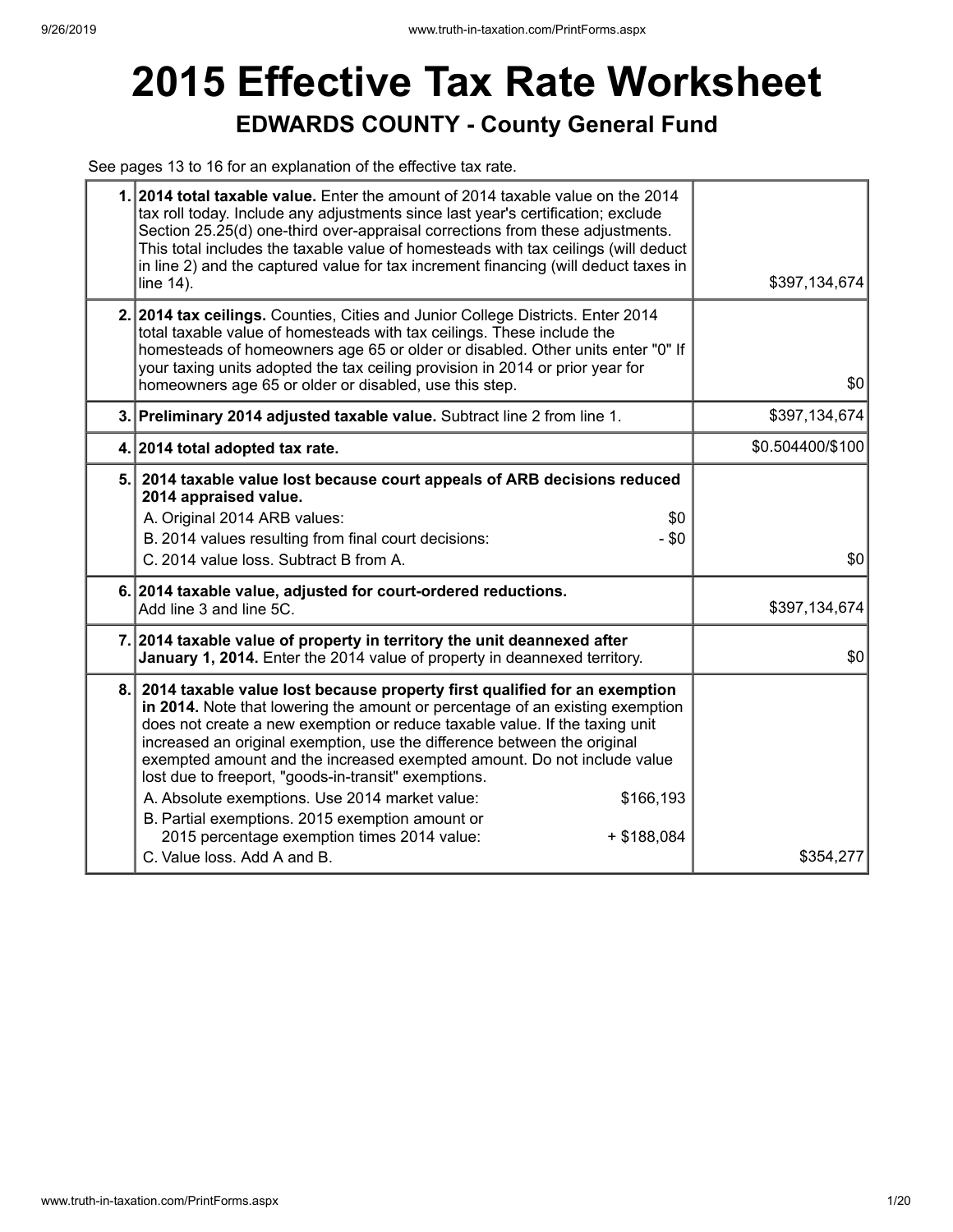## **2015 Effective Tax Rate Worksheet (continued) EDWARDS COUNTY - County General Fund**

| 9.  | 2014 taxable value lost because property first qualified for agricultural<br>appraisal (1-d or 1-d-1), timber appraisal, recreational/scenic appraisal or<br>public access airport special appraisal in 2015. Use only those properties<br>that first qualified in 2015; do not use properties that qualified in 2014.<br>A. 2014 market value:<br>\$133,200<br>$- $16,385$<br>B. 2015 productivity or special appraised value:<br>C. Value loss. Subtract B from A. | \$116,815     |
|-----|----------------------------------------------------------------------------------------------------------------------------------------------------------------------------------------------------------------------------------------------------------------------------------------------------------------------------------------------------------------------------------------------------------------------------------------------------------------------|---------------|
|     | 10. Total adjustments for lost value. Add lines 7, 8C and 9C.                                                                                                                                                                                                                                                                                                                                                                                                        | \$471,092     |
|     | 11. 2014 adjusted taxable value. Subtract line 10 from line 6.                                                                                                                                                                                                                                                                                                                                                                                                       | \$396,663,582 |
|     | 12. Adjusted 2014 taxes. Multiply line 4 by line 11 and divide by \$100.                                                                                                                                                                                                                                                                                                                                                                                             | \$2,000,771   |
|     | 13. Taxes refunded for years preceding tax year 2014. Enter the amount of<br>taxes refunded during the last budget year for tax years preceding tax year<br>2014. Types of refunds include court decisions, Section 25.25(b) and (c)<br>corrections and Section 31.11 payment errors. Do not include refunds for tax<br>year 2014. This line applies only to tax years preceding tax year 2014.                                                                      | \$4,308       |
|     | 14. Taxes in tax increment financing (TIF) for tax year 2014. Enter the amount of<br>taxes paid into the tax increment fund for a reinvestment zone as agreed by the<br>taxing unit. If the unit has no 2015 captured appraised value in Line 16D, enter<br>"0."                                                                                                                                                                                                     | \$0           |
|     | 15. Adjusted 2014 taxes with refunds. Add lines 12 and 13, subtract line 14.                                                                                                                                                                                                                                                                                                                                                                                         | \$2,005,079   |
| 16. | Total 2015 taxable value on the 2015 certified appraisal roll today. This<br>value includes only certified values and includes the total taxable value of<br>homesteads with tax ceilings (will deduct in line 18). These homesteads<br>includes homeowners age 65 or older or disabled.<br>A. Certified values only:<br>\$394,401,355<br>B. Counties: Include railroad rolling stock values<br>certified by the Comptroller's office:<br>$+$ \$0                    |               |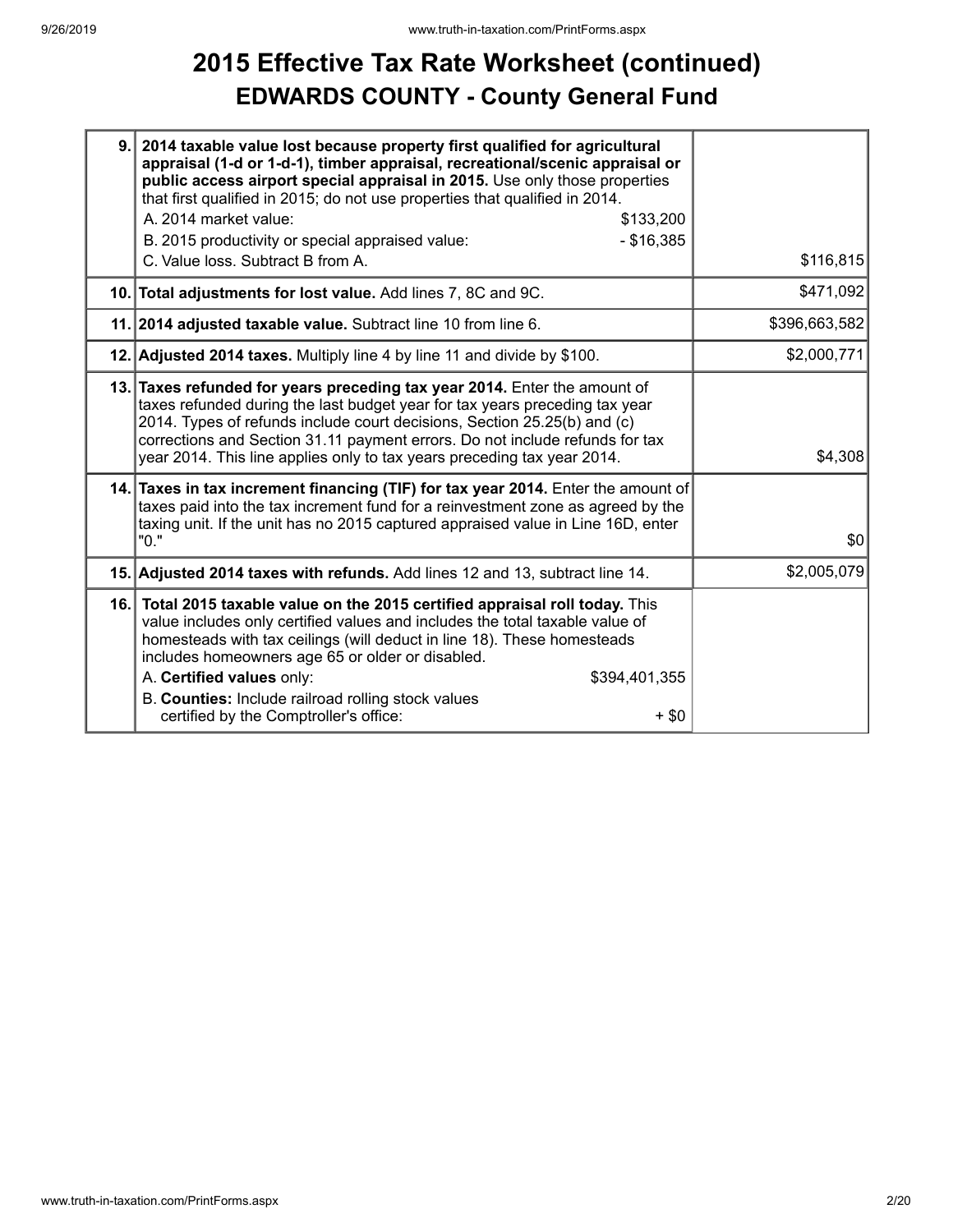## **2015 Effective Tax Rate Worksheet (continued) EDWARDS COUNTY - County General Fund**

| 16.<br>(cont.) | C. Pollution control exemption: Deduct the value<br>of property exempted for the current tax year for<br>the first time as pollution control property (use this<br>line based on attorney's advice):<br>D. Tax increment financing: Deduct the 2015<br>captured appraised value of property taxable by a<br>taxing unit in a tax increment financing zone for<br>which the 2015 taxes will be deposited into the<br>tax increment fund. Do not include any new<br>property value that will be included in line 21<br>below.<br>E. Total 2015 value. Add A and B, then subtract C<br>and D.                                                                                                                                                                                                                                                                                                                                                                                                                                                                                                                                                                                                                         | $-$ \$0<br>$-$ \$0 | \$394,401,355 |
|----------------|--------------------------------------------------------------------------------------------------------------------------------------------------------------------------------------------------------------------------------------------------------------------------------------------------------------------------------------------------------------------------------------------------------------------------------------------------------------------------------------------------------------------------------------------------------------------------------------------------------------------------------------------------------------------------------------------------------------------------------------------------------------------------------------------------------------------------------------------------------------------------------------------------------------------------------------------------------------------------------------------------------------------------------------------------------------------------------------------------------------------------------------------------------------------------------------------------------------------|--------------------|---------------|
| 17.            | Total value of properties under protest or not included on certified<br>appraisal roll.<br>A. 2015 taxable value of properties under protest.<br>The chief appraiser certifies a list of properties still<br>under ARB protest. The list shows the district's<br>value and the taxpayer's claimed value, if any or<br>an estimate of the value if the taxpayer wins. For<br>each of the properties under protest, use the<br>lowest of these values. Enter the total value.<br>\$71,902<br>B. 2015 value of properties not under protest or<br>included on certified appraisal roll. The chief<br>appraiser gives taxing units a list of those taxable<br>properties that the chief appraiser knows about<br>but are not included at appraisal roll certification.<br>These properties also are not on the list of<br>properties that are still under protest. On this list<br>of properties, the chief appraiser includes the<br>market value, appraised value and exemptions for<br>the preceding year and a reasonable estimate of<br>the market value, appraised value and<br>exemptions for the current year. Use the lower<br>market, appraised or taxable value (as<br>appropriate). Enter the total value. | $+$ \$0            |               |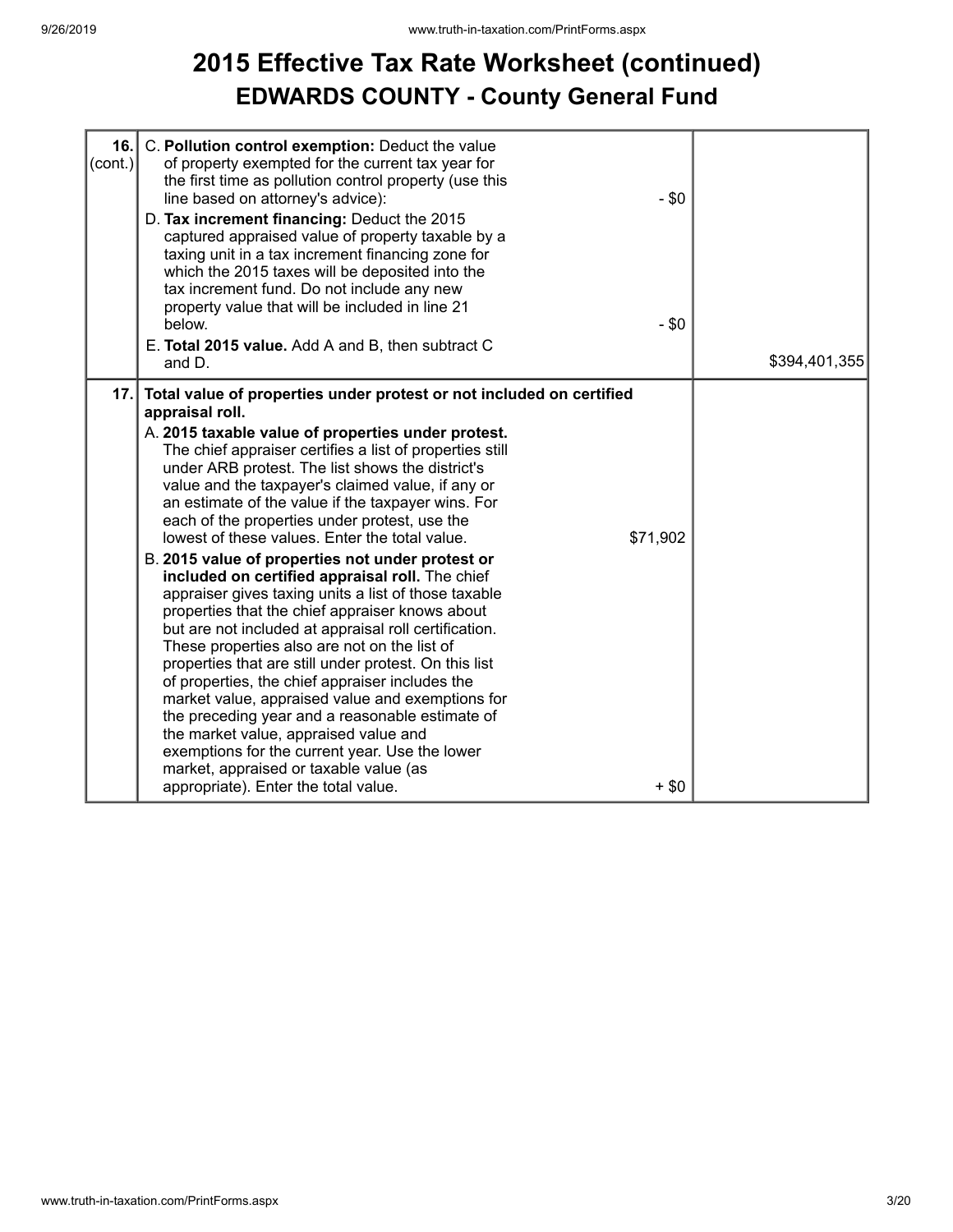### **2015 Effective Tax Rate Worksheet (continued) EDWARDS COUNTY - County General Fund**

| 17.<br>$ cont.$ ) | C. Total value under protest or not certified. Add<br>A and B.                                                                                                                                                                                                                                                                                                                                                                                                                                                                                                                                                                                                                                                                                                                                                                                                                                                                               | \$71,902       |
|-------------------|----------------------------------------------------------------------------------------------------------------------------------------------------------------------------------------------------------------------------------------------------------------------------------------------------------------------------------------------------------------------------------------------------------------------------------------------------------------------------------------------------------------------------------------------------------------------------------------------------------------------------------------------------------------------------------------------------------------------------------------------------------------------------------------------------------------------------------------------------------------------------------------------------------------------------------------------|----------------|
|                   | 18. 2015 tax ceilings. Counties, cities and junior colleges enter 2015 total taxable<br>value of homesteads with tax ceilings. These include the homesteads of<br>homeowners age 65 or older or disabled. Other units enter "0." If your taxing<br>units adopted the tax ceiling provision in 2014 or prior year for homeowners<br>age 65 or older or disabled, use this step.                                                                                                                                                                                                                                                                                                                                                                                                                                                                                                                                                               | \$0            |
|                   | 19. 2015 total taxable value. Add lines 16E and 17C. Subtract line 18.                                                                                                                                                                                                                                                                                                                                                                                                                                                                                                                                                                                                                                                                                                                                                                                                                                                                       | \$394,473,257  |
|                   | 20. Total 2015 taxable value of properties in territory annexed after January<br>1, 2008. Include both real and personal property. Enter the 2015 value of<br>property in territory annexed.                                                                                                                                                                                                                                                                                                                                                                                                                                                                                                                                                                                                                                                                                                                                                 | \$0            |
|                   | 21. Total 2015 taxable value of new improvements and new personal property<br>located in new improvements. "New" means the item was not on the<br>appraisal roll in 2014. An improvement is a building, structure, fixture or fence<br>erected on or affixed to land. A transportable structure erected on its owner's<br>land is also included unless it is held for sale or is there only temporarily. New<br>additions to existing improvements may be included if the appraised value can<br>be determined. New personal property in a new improvement must have been<br>brought into the unit after January 1, 2014 and be located in a new<br>improvement. New improvements do include property on which a tax<br>abatement agreement has expired for 2015. New improvements do not include<br>mineral interests produced for the first time, omitted property that is back<br>assessed and increased appraisals on existing property. | \$6,094,879    |
|                   | 22. Total adjustments to the 2015 taxable value. Add lines 20 and 21.                                                                                                                                                                                                                                                                                                                                                                                                                                                                                                                                                                                                                                                                                                                                                                                                                                                                        | \$6,094,879    |
|                   | 23. 2015 adjusted taxable value. Subtract line 22 from line 19.                                                                                                                                                                                                                                                                                                                                                                                                                                                                                                                                                                                                                                                                                                                                                                                                                                                                              | \$388,378,378  |
|                   | 24. 2015 effective tax rate. Divide line 15 by line 23 and multiply by \$100.                                                                                                                                                                                                                                                                                                                                                                                                                                                                                                                                                                                                                                                                                                                                                                                                                                                                | \$0.5162/\$100 |
|                   | 25. COUNTIES ONLY. Add together the effective tax rates for each type of tax the<br>county levies. The total is the 2015 county effective tax rate.                                                                                                                                                                                                                                                                                                                                                                                                                                                                                                                                                                                                                                                                                                                                                                                          |                |
|                   | <b>Fund Name</b><br><b>Tax Rate</b><br>${fields.1}$<br>${fields2}$                                                                                                                                                                                                                                                                                                                                                                                                                                                                                                                                                                                                                                                                                                                                                                                                                                                                           | \$0.6266/\$100 |

A county, city or hospital district that adopted the additional sales tax in November 2014 or in May 2015 must adjust its effective tax rate. *The Additional Sales Tax Rate Worksheet* on page 39 sets out this adjustment. Do not forget to complete the *Additional Sales Tax Rate Worksheet* if the taxing unit adopted the additional sales tax on these dates.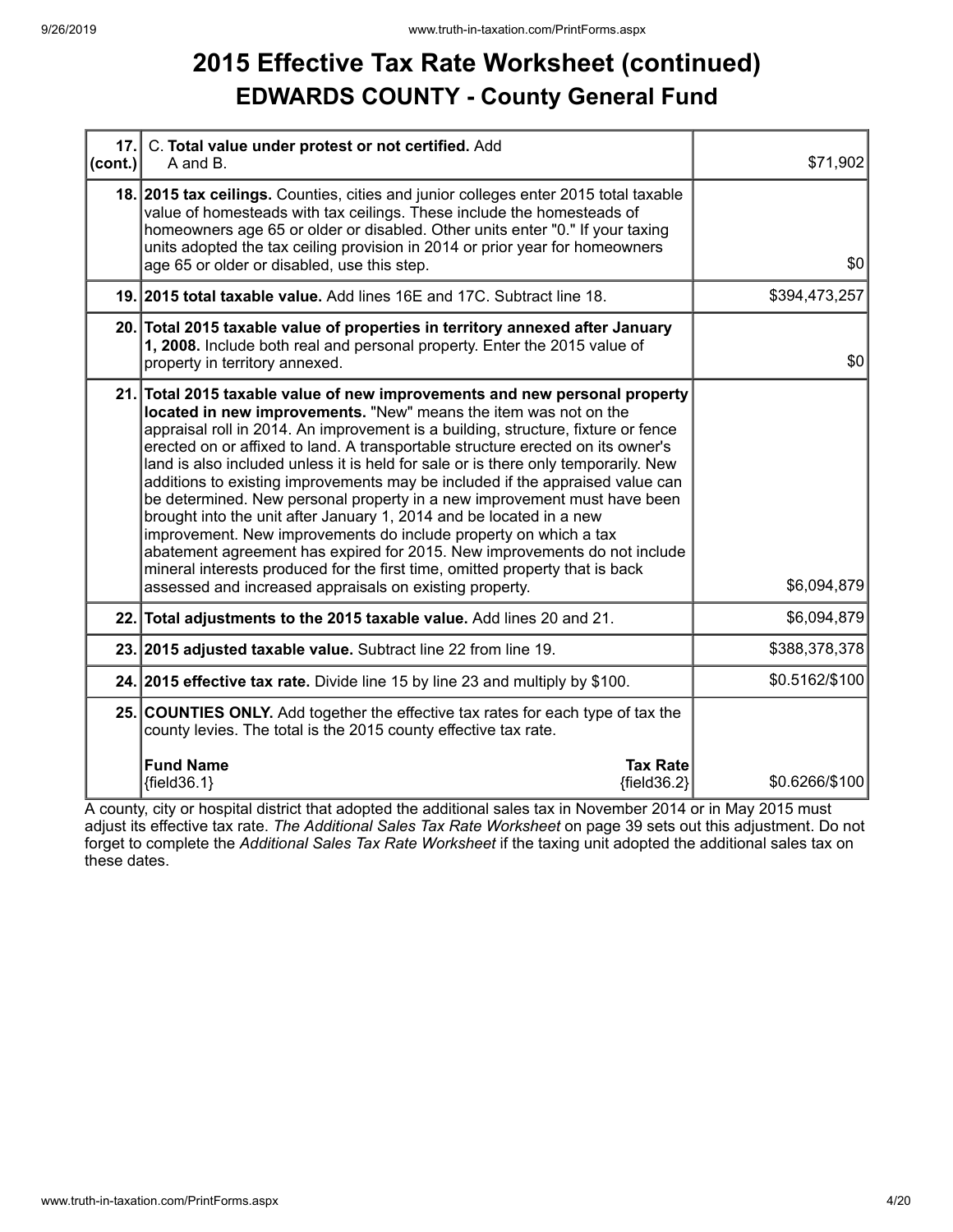# **2015 Rollback Tax Rate Worksheet**

### **EDWARDS COUNTY - County General Fund**

See pages 17 to 21 for an explanation of the rollback tax rate.

|      | 26. 2014 maintenance and operations (M&O) tax rate.                                                                                                                                                                                                                                                                                                                                                                                                                                                                                                                                                                                                                                                                                                                                                                                                                                                                                                                                                                                                                                                                                                                                                                                                                                                                                                                            | \$0.487700/\$100 |
|------|--------------------------------------------------------------------------------------------------------------------------------------------------------------------------------------------------------------------------------------------------------------------------------------------------------------------------------------------------------------------------------------------------------------------------------------------------------------------------------------------------------------------------------------------------------------------------------------------------------------------------------------------------------------------------------------------------------------------------------------------------------------------------------------------------------------------------------------------------------------------------------------------------------------------------------------------------------------------------------------------------------------------------------------------------------------------------------------------------------------------------------------------------------------------------------------------------------------------------------------------------------------------------------------------------------------------------------------------------------------------------------|------------------|
|      | 27. 2014 adjusted taxable value. Enter the amount from line 11.                                                                                                                                                                                                                                                                                                                                                                                                                                                                                                                                                                                                                                                                                                                                                                                                                                                                                                                                                                                                                                                                                                                                                                                                                                                                                                                | \$396,663,582    |
| 28.1 | 2014 M&O taxes.<br>\$1,934,528<br>A. Multiply line 26 by line 27 and divide by \$100.<br>B. Cities, counties and hospital districts with<br>additional sales tax: Amount of additional sales<br>tax collected and spent on M&O expenses in<br>2014. Enter amount from full year's sales tax<br>revenue spent for M&O in 2014 fiscal year, if any.<br>Other units, enter "0." Counties exclude any<br>amount that was spent for economic development<br>grants from the amount of sales tax spent.<br>$+$ \$0<br>C. Counties: Enter the amount for the state criminal<br>justice mandate. If second or later year, the<br>amount is for increased cost above last year's<br>amount. Other units, enter "0."<br>$+$ \$0<br>D. Transferring function: If discontinuing all of a<br>department, function or activity and transferring it<br>to another unit by written contract, enter the<br>amount spent by the unit discontinuing the<br>function in the 12 months preceding the month of<br>this calculation. If the unit did not operate this<br>function for this 12-month period, use the amount<br>spent in the last full fiscal year in which the unit<br>operated the function. The unit discontinuing the<br>function will subtract this amount in H below. The<br>unit receiving the function will add this amount in<br>H below. Other units, enter "0."<br>$+/-$ \$0 |                  |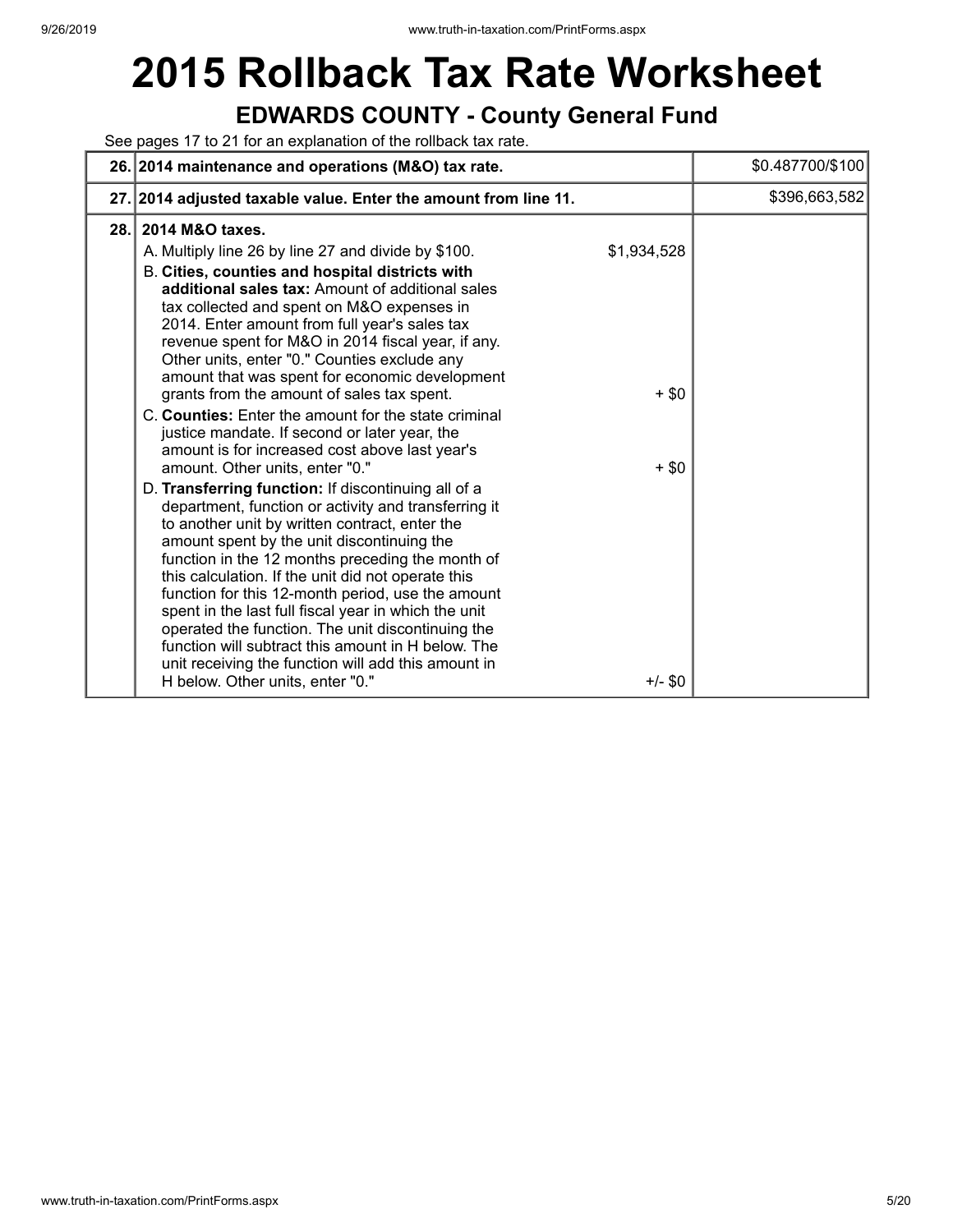### **2015 Rollback Tax Rate Worksheet (continued) EDWARDS COUNTY - County General Fund**

| 28.<br>$ $ (cont.) | E. Taxes refunded for years preceding tax year<br>2014: Enter the amount of M&O taxes refunded<br>during the last budget year for tax years<br>preceding tax year 2014. Types of refunds<br>include court decisions, Section 25.25(b) and (c)<br>corrections and Section 31.11 payment errors.<br>Do not include refunds for tax year 2014. This<br>line applies only to tax years preceding tax year<br>2014.<br>$+$ \$4,308<br>F. Enhanced indigent health care expenditures:<br>Enter the increased amount for the current year's<br>enhanced indigent health care expenditures<br>above the preceding tax year's enhanced<br>indigent health care expenditures, less any state<br>assistance.<br>G. Taxes in tax increment financing (TIF): Enter<br>the amount of taxes paid into the tax increment<br>fund for a reinvestment zone as agreed by the<br>taxing unit. If the unit has no 2015 captured<br>appraised value in Line 16D, enter "0."<br>H. Adjusted M&O Taxes. Add A, B, C, E and F. For | $+$ \$0<br>$-$ \$0 |                |
|--------------------|-----------------------------------------------------------------------------------------------------------------------------------------------------------------------------------------------------------------------------------------------------------------------------------------------------------------------------------------------------------------------------------------------------------------------------------------------------------------------------------------------------------------------------------------------------------------------------------------------------------------------------------------------------------------------------------------------------------------------------------------------------------------------------------------------------------------------------------------------------------------------------------------------------------------------------------------------------------------------------------------------------------|--------------------|----------------|
|                    | unit with D, subtract if discontinuing function and<br>add if receiving function. Subtract G.                                                                                                                                                                                                                                                                                                                                                                                                                                                                                                                                                                                                                                                                                                                                                                                                                                                                                                             |                    | \$1,938,836    |
|                    | 29. 2015 adjusted taxable value.<br>Enter line 23 from the Effective Tax Rate Worksheet.                                                                                                                                                                                                                                                                                                                                                                                                                                                                                                                                                                                                                                                                                                                                                                                                                                                                                                                  |                    | \$388,378,378  |
|                    | 30. 2015 effective maintenance and operations rate.<br>Divide line 28H by line 29 and multiply by \$100.                                                                                                                                                                                                                                                                                                                                                                                                                                                                                                                                                                                                                                                                                                                                                                                                                                                                                                  |                    | \$0.4992/\$100 |
|                    | 31. 2015 rollback maintenance and operation rate.<br>Multiply line 30 by 1.08. (See lines 49 to 52 for additional rate for pollution<br>control expenses.                                                                                                                                                                                                                                                                                                                                                                                                                                                                                                                                                                                                                                                                                                                                                                                                                                                 |                    | \$0.5391/\$100 |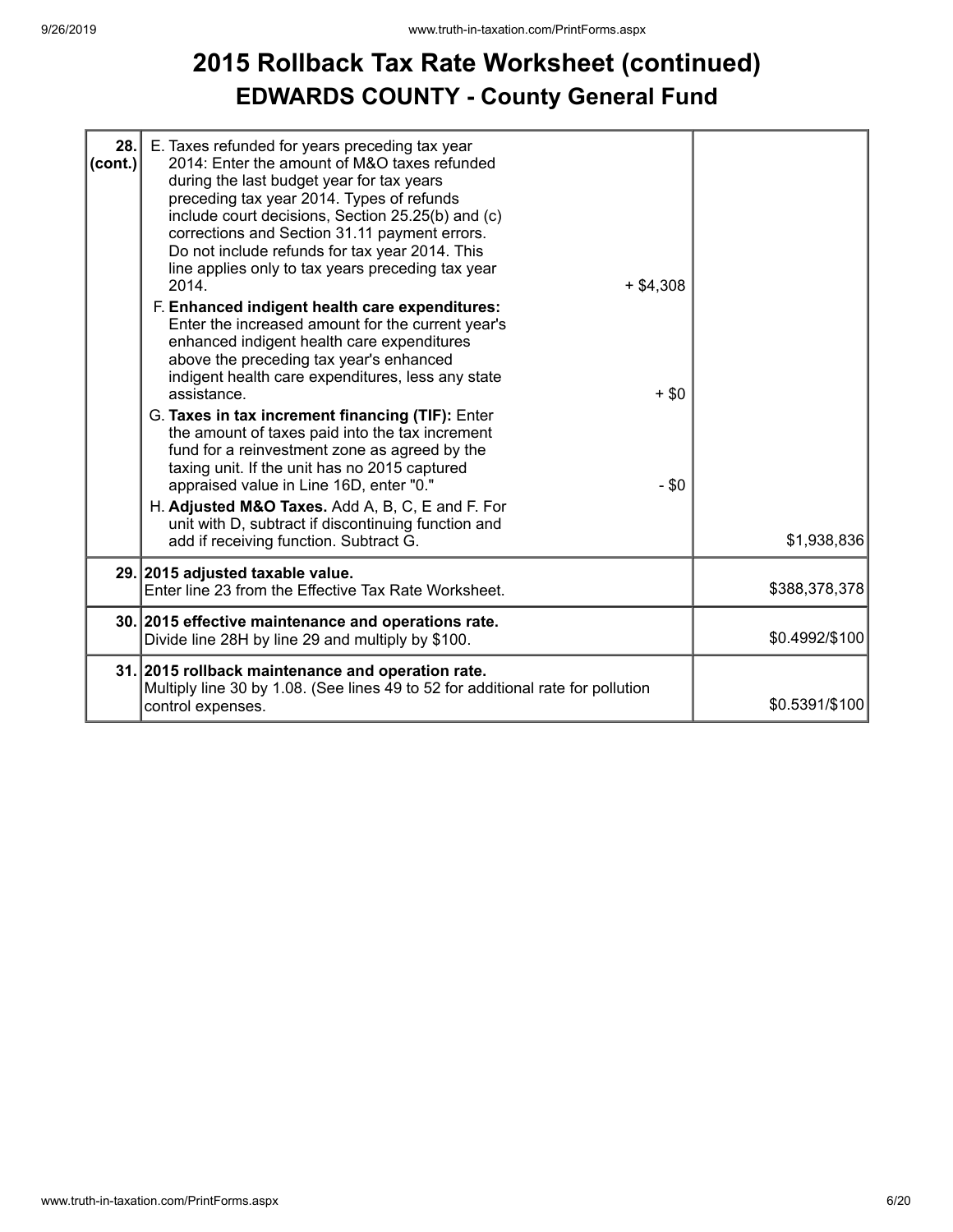## **2015 Rollback Tax Rate Worksheet (continued) EDWARDS COUNTY - County General Fund**

| 32. | Total 2015 debt to be paid with property taxes and additional sales tax<br>revenue.                                                                     |                |
|-----|---------------------------------------------------------------------------------------------------------------------------------------------------------|----------------|
|     | "Debt" means the interest and principal that will be paid on debts that:<br>(1) are paid by property taxes,                                             |                |
|     | (2) are secured by property taxes,                                                                                                                      |                |
|     | (3) are scheduled for payment over a period longer than one year and<br>(4) are not classified in the unit's budget as M&O expenses.                    |                |
|     | A: Debt also includes contractual payments to other                                                                                                     |                |
|     | taxing units that have incurred debts on behalf of<br>this taxing unit, if those debts meet the four                                                    |                |
|     | conditions above. Include only amounts that will be                                                                                                     |                |
|     | paid from property tax revenue. Do not include                                                                                                          |                |
|     | appraisal district budget payments. List the debt in<br>Schedule B: Debt Service.<br>\$68,300                                                           |                |
|     | B: Subtract unencumbered fund amount used to                                                                                                            |                |
|     | reduce total debt.<br>-\$0                                                                                                                              |                |
|     | $-$0$<br>C: Subtract amount paid from other resources.<br>D: Adjusted debt. Subtract B and C from A.                                                    |                |
|     |                                                                                                                                                         | \$68,300       |
|     |                                                                                                                                                         |                |
|     | 33. Certified 2014 excess debt collections. Enter the amount certified by the<br>collector.                                                             | \$0            |
|     | 34. Adjusted 2015 debt. Subtract line 33 from line 32.                                                                                                  | \$68,300       |
|     | 35. Certified 2015 anticipated collection rate. Enter the rate certified by the<br>collector. If the rate is 100 percent or greater, enter 100 percent. | 92.000000%     |
|     | 36. 2015 debt adjusted for collections. Divide line 34 by line 35.                                                                                      | \$74,239       |
|     | 37. 2015 total taxable value. Enter the amount on line 19.                                                                                              | \$394,473,257  |
|     | 38. 2015 debt tax rate. Divide line 36 by line 37 and multiply by \$100.                                                                                | \$0.0188/\$100 |
|     | 39. 2015 rollback tax rate. Add lines 31 and 38.                                                                                                        | \$0.5579/\$100 |
|     | 40. COUNTIES ONLY. Add together the rollback tax rates for each type of tax the<br>county levies. The total is the 2015 county rollback tax rate.       |                |
|     | <b>Fund Name</b><br><b>Tax Rate</b><br>${fields 5.1}$<br>${fields2}$                                                                                    | \$0.6771/\$100 |

A taxing unit that adopted the additional sales tax must complete the lines for the *Additional Sales Tax Rate*. A taxing unit seeking additional rollback protection for pollution control expenses completes the *Additional Rollback Protection for Pollution Control*.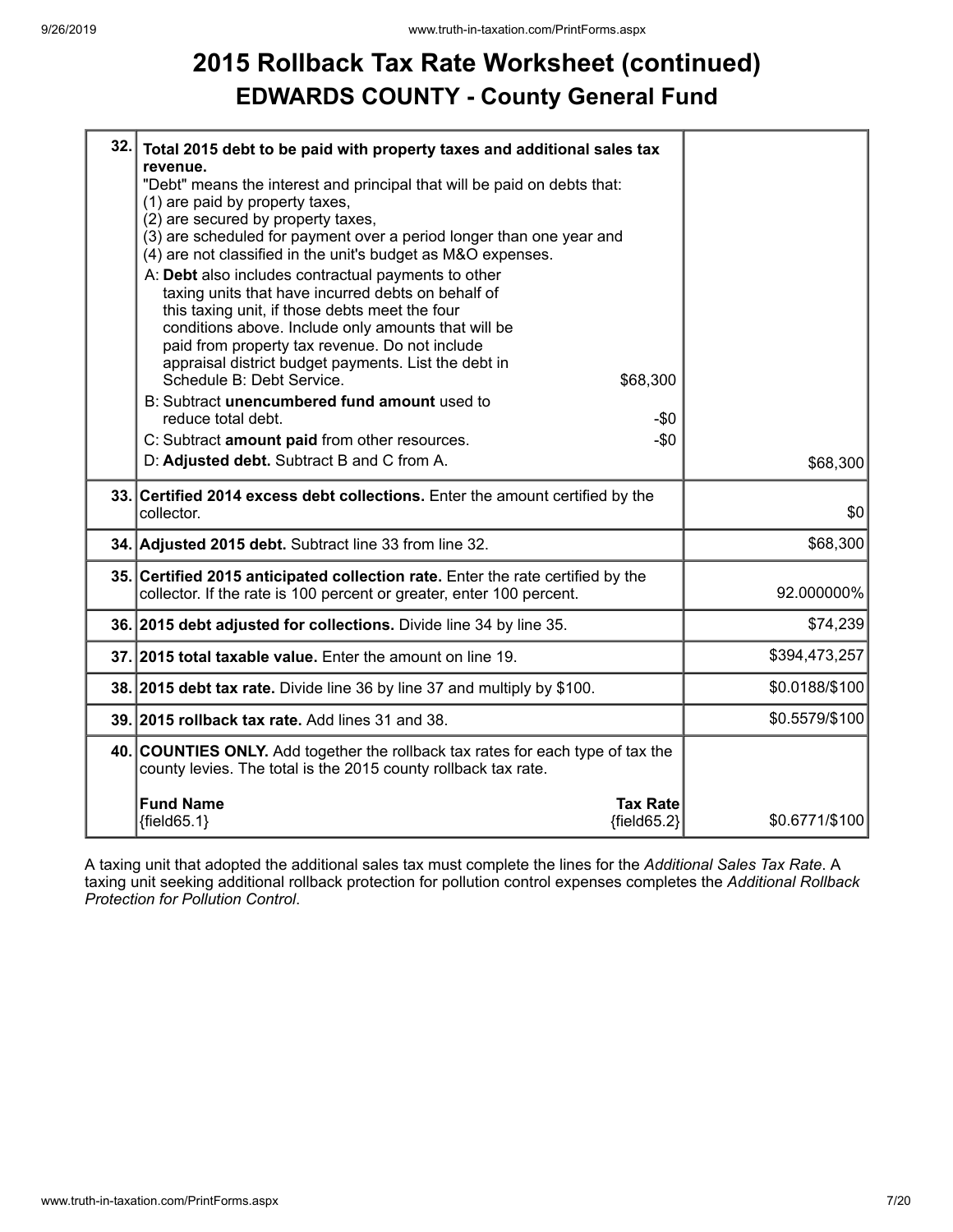### **Additional Sales Tax Rate Worksheet EDWARDS COUNTY - County General Fund**

| 41. Units that adopted the sales tax in August or November 2014, or in January or<br>May 2015. Enter the Comptroller's estimate of taxable sales for the previous<br>four quarters. Units that adopted the sales tax before August 2014, skip this<br>line. | \$0            |
|-------------------------------------------------------------------------------------------------------------------------------------------------------------------------------------------------------------------------------------------------------------|----------------|
| 42. Estimated sales tax revenue. Counties exclude any amount that is or will be<br>spent for economic development grants from the amount of estimated sales tax<br>revenue.                                                                                 |                |
| UNITS THAT ADOPTED THE SALES TAX IN AUGUST OR NOVEMBER<br>2014, OR IN JANUARY OR MAY 2015. Multiply the amount on line 41 by the<br>sales tax rate (.01, .005, or .0025, as applicable) and multiply the result by<br>.95.                                  |                |
| $-OR-$                                                                                                                                                                                                                                                      |                |
| UNITS THAT ADOPTED THE SALES TAX BEFORE AUGUST 2014. Enter<br>the sales tax revenue for the previous four quarters. Do not multiply by .95.                                                                                                                 | \$0            |
| 43. 2015 total taxable value. Enter the amount from line 37 of the Rollback Tax<br>Rate Worksheet.                                                                                                                                                          | \$394,473,257  |
| 44. Sales tax adjustment rate. Divide line 42 by line 43 and multiply by \$100.                                                                                                                                                                             | \$0.0000/\$100 |
| 45. 2015 effective tax rate, unadjusted for sales tax. Enter the rate from line 24 or<br>25, as applicable, on the Effective Tax Rate Worksheet.                                                                                                            | \$0.6266/\$100 |
| 46. 2015 effective tax rate, adjusted for sales tax.                                                                                                                                                                                                        |                |
| UNITS THAT ADOPTED THE SALES TAX IN AUGUST OR NOVEMBER<br>2014, OR IN JANUARY OR MAY 2015. Subtract line 45 from line 46.                                                                                                                                   |                |
| $-OR-$                                                                                                                                                                                                                                                      |                |
| UNITS THAT ADOPTED THE SALES TAX BEFORE AUGUST 2014. Enter<br>line 46, do not subtract.                                                                                                                                                                     | \$0.6266/\$100 |
| 47. 2015 rollback tax rate, unadjusted for sales tax. Enter the rate from line 39 or<br>40, as applicable, of the rollback tax rate worksheet.                                                                                                              | \$0.6771/\$100 |
| 48. 2015 rollback tax rate, adjusted for sales tax. Subtract line 44 from line 47.                                                                                                                                                                          | \$0.6771/\$100 |

If the additional sales tax rate increased or decreased from last year, contact the Comptroller's office for special instructions on calculating the sales tax projection for the first year after the rate change.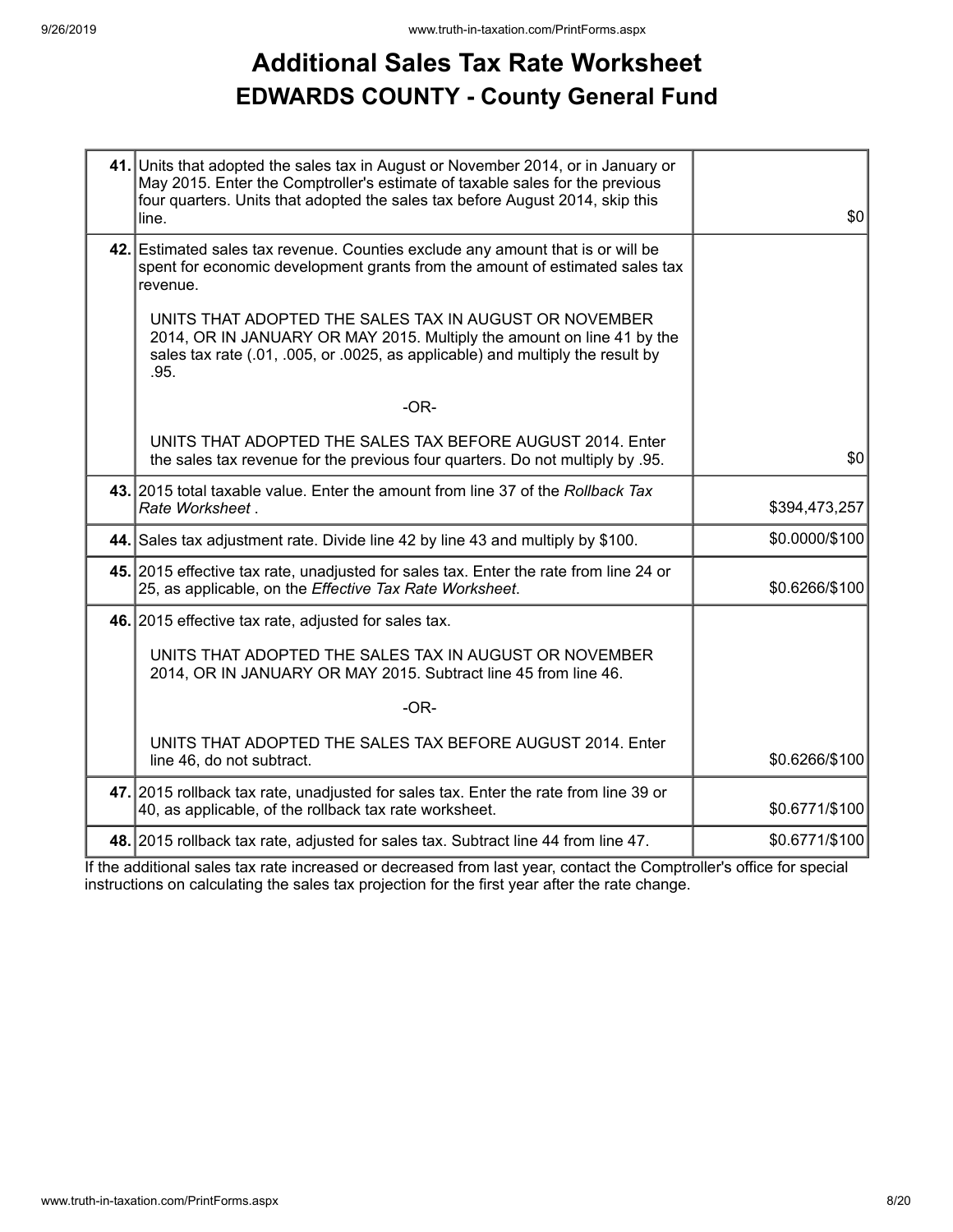### **Additional Rollback Protection for Pollution Control Worksheet EDWARDS COUNTY - County General Fund**

| 49. Certified expenses from TCEQ. Enter the amount certified in the determination<br>letter from TCEQ. The taxing unit shall provide its assessor with a copy of the<br>letter. See Part 3, the Rollback Rate, for more details. | 30             |
|----------------------------------------------------------------------------------------------------------------------------------------------------------------------------------------------------------------------------------|----------------|
| <b>50.</b> 2015 total taxable value. Enter the amount from line 37 of the Rollback Tax<br>Rate Worksheet.                                                                                                                        | \$394,473,257  |
| 51. Additional rate for pollution control. Divide line 49 by line 50 and multiply by 100.                                                                                                                                        | \$0.0000/\$100 |
| 52. 2015 rollback tax rate, adjusted for pollution control. Add line 51 to one of the<br>following lines (as applicable): line 39, line 40 (counties) or line 48 (units with<br>the additional sales tax).                       | \$0.6771/\$100 |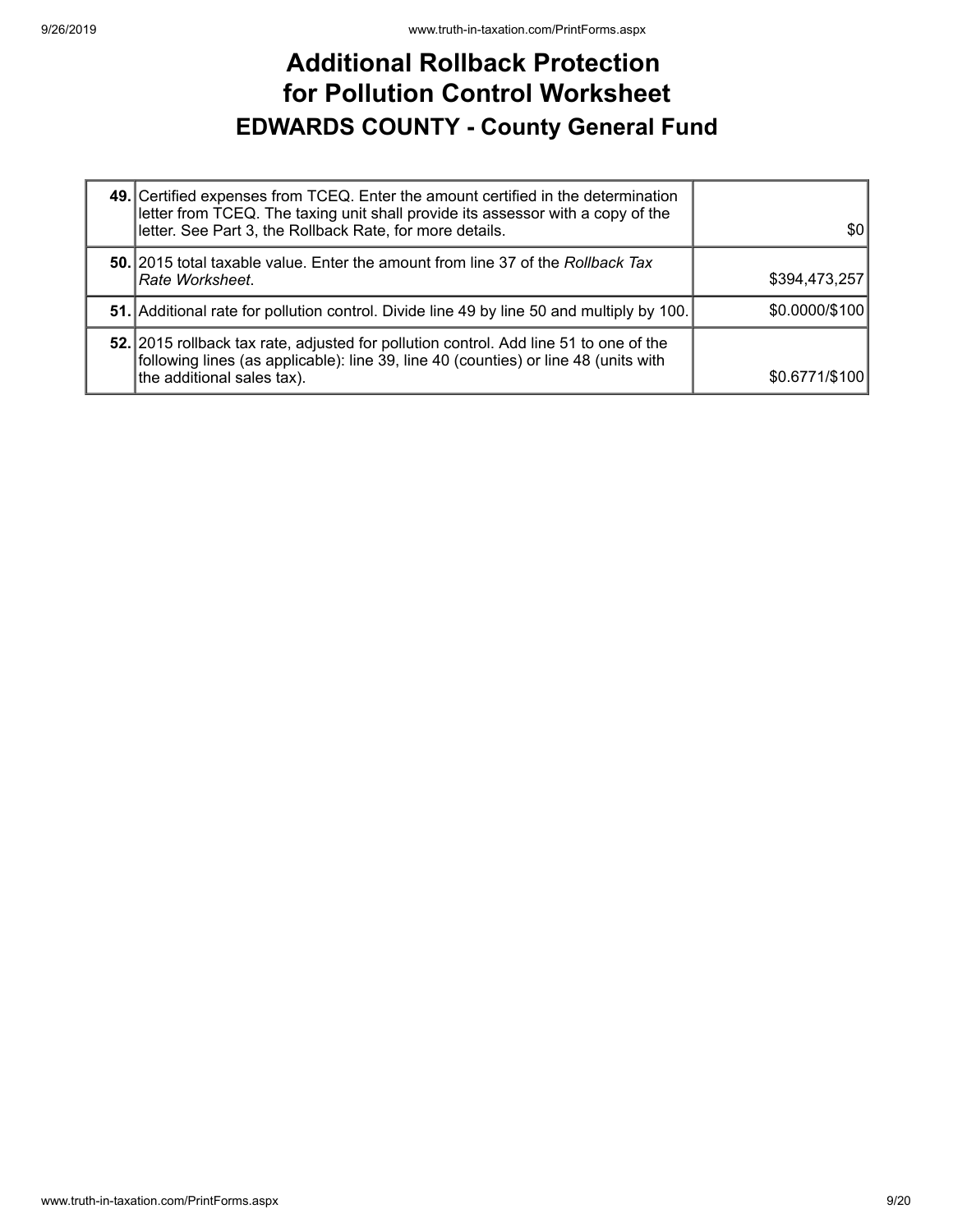#### **2015 Notice of Effective Tax Rate Worksheet for Calculation of Tax Increase/Decrease**

### **Entity Name:** EDWARDS COUNTY **Date:** 09/26/2019

|                                                                                 | <b>County General</b><br><b>Fund</b> | <b>LATERAL</b><br><b>ROAD</b> |
|---------------------------------------------------------------------------------|--------------------------------------|-------------------------------|
| 1.2014 taxable value, adjusted for court-ordered reductions.                    |                                      |                               |
| Enter line 6 of the Effective Tax Rate Worksheet.                               | \$397,134,674                        | \$397,290,357                 |
| $2.2014$ total tax rate.                                                        |                                      |                               |
| Enter line 4 of the Effective Tax Rate Worksheet.                               | 0.504400                             | 0.106900                      |
| 3. Taxes refunded for years preceding tax year 2014.                            |                                      |                               |
| Enter line 13 of the Effective Tax Rate Worksheet.                              | \$4,308                              | \$3,139                       |
| 4. Last year's levy.                                                            |                                      |                               |
| Multiply Line 1 times Line 2 and divide by 100.                                 |                                      |                               |
| To the result, add Line 3.                                                      | \$2,007,455                          | \$427,842                     |
| 5.2015 total taxable value. Enter Line 19 of                                    |                                      |                               |
| the Effective Tax Rate Worksheet.                                               | \$394,473,257                        | \$392,953,198                 |
| 6.2015 effective tax rate.                                                      |                                      |                               |
| Enter line 24 of the Effective Tax Rate Worksheet or Line 47                    |                                      |                               |
| of the Additional Sales Tax Rate Worksheet.                                     | 0.626600                             | 0.000000                      |
| 7.2015 taxes if a tax rate equal to the effective tax rate is adopted.          |                                      |                               |
| Multiply Line 5 times Line 6 and divide by 100.                                 | \$2,471,769                          | \$0                           |
| <b>8.</b> Last year's total levy.                                               |                                      |                               |
| Sum of line 4 for all funds.                                                    | \$2,435,297                          |                               |
| 9.2015 total taxes if a tax rate equal to the effective tax rate is<br>adopted. |                                      |                               |
| Sum of line 7 for all funds.                                                    | \$2,471,769                          |                               |
| 10. Tax Increase (Decrease).                                                    |                                      |                               |
| Subtract Line 8 from Line 9.                                                    | \$36,472                             |                               |
|                                                                                 |                                      |                               |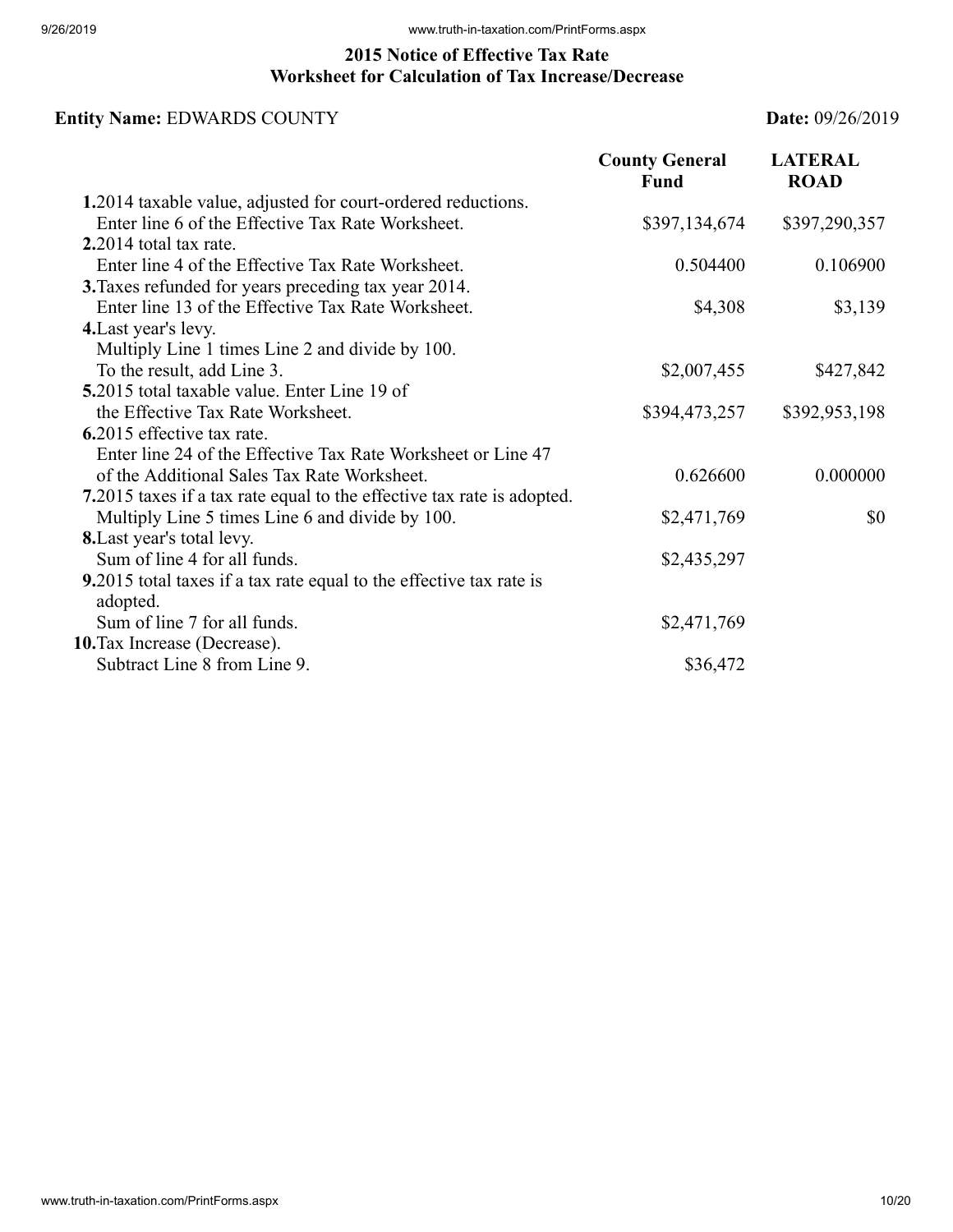## **2015 Effective Tax Rate Worksheet EDWARDS COUNTY - LATERAL ROAD**

See pages 13 to 16 for an explanation of the effective tax rate.

|     | 1. 2014 total taxable value. Enter the amount of 2014 taxable value on the 2014<br>tax roll today. Include any adjustments since last year's certification; exclude<br>Section 25.25(d) one-third over-appraisal corrections from these adjustments.<br>This total includes the taxable value of homesteads with tax ceilings (will deduct<br>in line 2) and the captured value for tax increment financing (will deduct taxes in<br>line 14).                                                                                                                                                                                                                            | \$397,290,357    |
|-----|---------------------------------------------------------------------------------------------------------------------------------------------------------------------------------------------------------------------------------------------------------------------------------------------------------------------------------------------------------------------------------------------------------------------------------------------------------------------------------------------------------------------------------------------------------------------------------------------------------------------------------------------------------------------------|------------------|
|     | 2. 2014 tax ceilings. Counties, Cities and Junior College Districts. Enter 2014<br>total taxable value of homesteads with tax ceilings. These include the<br>homesteads of homeowners age 65 or older or disabled. Other units enter "0" If<br>your taxing units adopted the tax ceiling provision in 2014 or prior year for<br>homeowners age 65 or older or disabled, use this step.                                                                                                                                                                                                                                                                                    | \$0              |
|     | 3. Preliminary 2014 adjusted taxable value. Subtract line 2 from line 1.                                                                                                                                                                                                                                                                                                                                                                                                                                                                                                                                                                                                  | \$397,290,357    |
|     | 4. 2014 total adopted tax rate.                                                                                                                                                                                                                                                                                                                                                                                                                                                                                                                                                                                                                                           | \$0.106900/\$100 |
|     | 5. 2014 taxable value lost because court appeals of ARB decisions reduced<br>2014 appraised value.<br>A. Original 2014 ARB values:<br>\$0<br>$-$ \$0<br>B. 2014 values resulting from final court decisions:<br>C. 2014 value loss. Subtract B from A.                                                                                                                                                                                                                                                                                                                                                                                                                    | \$0              |
|     | 6. 2014 taxable value, adjusted for court-ordered reductions.<br>Add line 3 and line 5C.                                                                                                                                                                                                                                                                                                                                                                                                                                                                                                                                                                                  | \$397,290,357    |
|     | 7. 2014 taxable value of property in territory the unit deannexed after<br>January 1, 2014. Enter the 2014 value of property in deannexed territory.                                                                                                                                                                                                                                                                                                                                                                                                                                                                                                                      | \$0              |
| 8.1 | 2014 taxable value lost because property first qualified for an exemption<br>in 2014. Note that lowering the amount or percentage of an existing exemption<br>does not create a new exemption or reduce taxable value. If the taxing unit<br>increased an original exemption, use the difference between the original<br>exempted amount and the increased exempted amount. Do not include value<br>lost due to freeport, "goods-in-transit" exemptions.<br>A. Absolute exemptions. Use 2014 market value:<br>\$166,193<br>B. Partial exemptions. 2015 exemption amount or<br>2015 percentage exemption times 2014 value:<br>$+$ \$320,084<br>C. Value loss, Add A and B. | \$486,277        |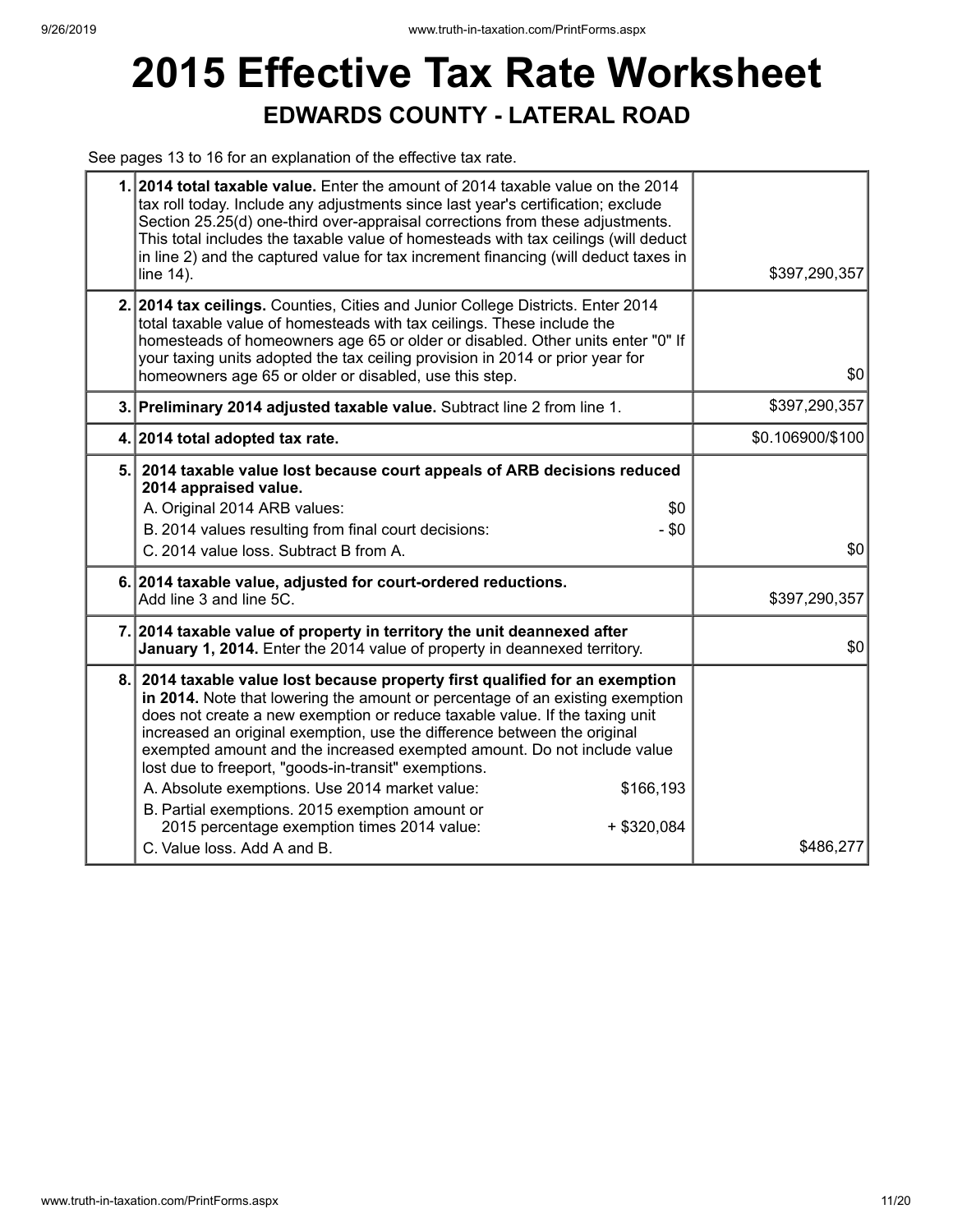### **2015 Effective Tax Rate Worksheet (continued) EDWARDS COUNTY - LATERAL ROAD**

| 9.   | 2014 taxable value lost because property first qualified for agricultural<br>appraisal (1-d or 1-d-1), timber appraisal, recreational/scenic appraisal or<br>public access airport special appraisal in 2015. Use only those properties<br>that first qualified in 2015; do not use properties that qualified in 2014.<br>A. 2014 market value:<br>\$133,200                                                                                      |               |
|------|---------------------------------------------------------------------------------------------------------------------------------------------------------------------------------------------------------------------------------------------------------------------------------------------------------------------------------------------------------------------------------------------------------------------------------------------------|---------------|
|      | $- $16,385$<br>B. 2015 productivity or special appraised value:<br>C. Value loss. Subtract B from A.                                                                                                                                                                                                                                                                                                                                              | \$116,815     |
|      | 10. Total adjustments for lost value. Add lines 7, 8C and 9C.                                                                                                                                                                                                                                                                                                                                                                                     | \$603,092     |
|      | 11. 2014 adjusted taxable value. Subtract line 10 from line 6.                                                                                                                                                                                                                                                                                                                                                                                    | \$396,687,265 |
|      | 12. Adjusted 2014 taxes. Multiply line 4 by line 11 and divide by \$100.                                                                                                                                                                                                                                                                                                                                                                          | \$424,058     |
|      | 13. Taxes refunded for years preceding tax year 2014. Enter the amount of<br>taxes refunded during the last budget year for tax years preceding tax year<br>2014. Types of refunds include court decisions, Section 25.25(b) and (c)<br>corrections and Section 31.11 payment errors. Do not include refunds for tax<br>year 2014. This line applies only to tax years preceding tax year 2014.                                                   | \$3,139       |
|      | 14. Taxes in tax increment financing (TIF) for tax year 2014. Enter the amount of<br>taxes paid into the tax increment fund for a reinvestment zone as agreed by the<br>taxing unit. If the unit has no 2015 captured appraised value in Line 16D, enter<br>"0."                                                                                                                                                                                  | \$0           |
|      | 15. Adjusted 2014 taxes with refunds. Add lines 12 and 13, subtract line 14.                                                                                                                                                                                                                                                                                                                                                                      | \$427,197     |
| 16.1 | Total 2015 taxable value on the 2015 certified appraisal roll today. This<br>value includes only certified values and includes the total taxable value of<br>homesteads with tax ceilings (will deduct in line 18). These homesteads<br>includes homeowners age 65 or older or disabled.<br>A. Certified values only:<br>\$392,881,296<br>B. Counties: Include railroad rolling stock values<br>certified by the Comptroller's office:<br>$+$ \$0 |               |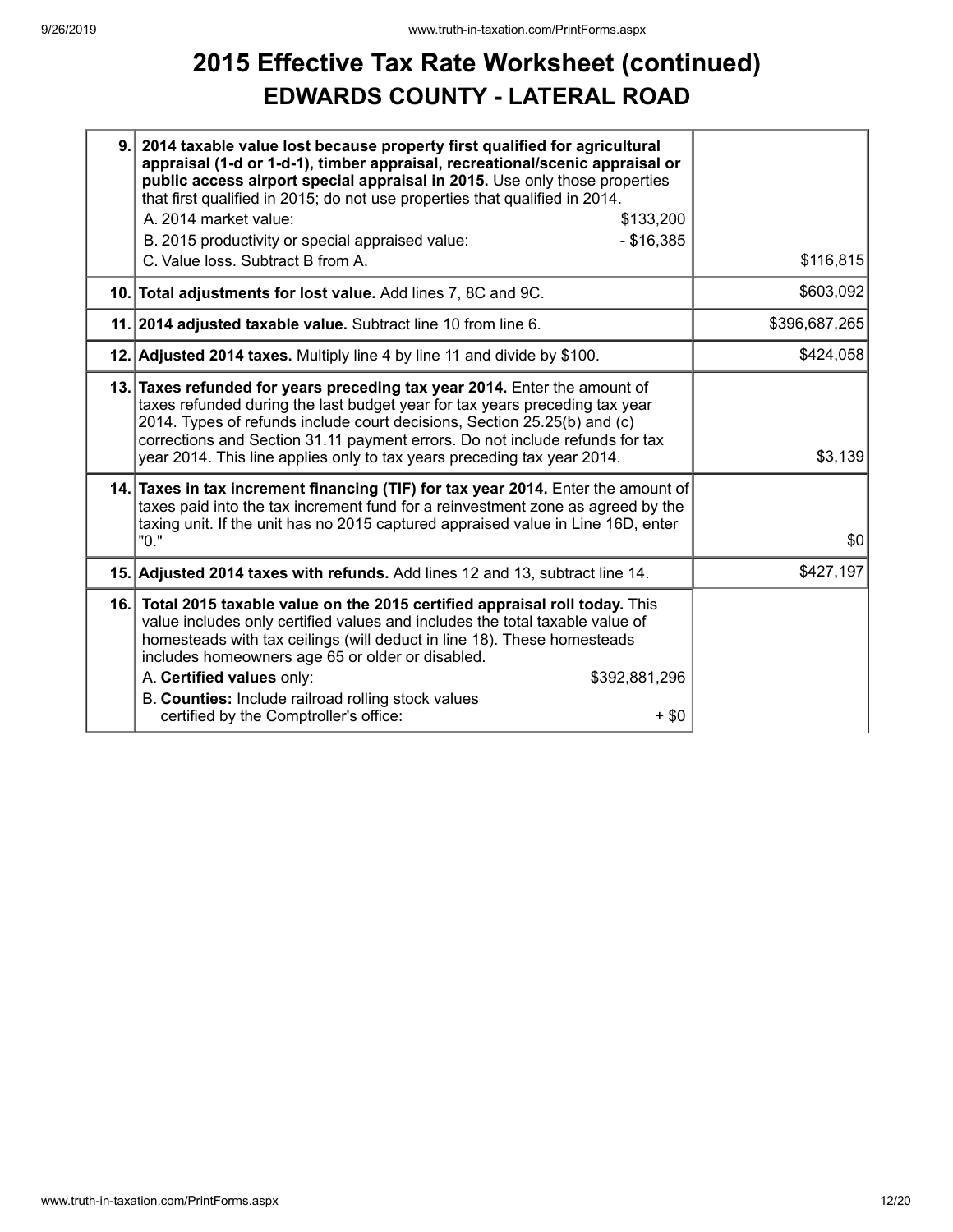## **2015 Effective Tax Rate Worksheet (continued) EDWARDS COUNTY - LATERAL ROAD**

| 16.<br>$\left($ cont.) | C. Pollution control exemption: Deduct the value<br>of property exempted for the current tax year for<br>the first time as pollution control property (use this<br>line based on attorney's advice):<br>D. Tax increment financing: Deduct the 2015<br>captured appraised value of property taxable by a<br>taxing unit in a tax increment financing zone for<br>which the 2015 taxes will be deposited into the<br>tax increment fund. Do not include any new<br>property value that will be included in line 21<br>below.<br>E. Total 2015 value. Add A and B, then subtract C<br>and D.                                                                                                                                                                                                                                                                                                                                                                                                                                                                                                                                                                                                                 | $-$ \$0<br>$-$ \$0  | \$392,881,296 |
|------------------------|------------------------------------------------------------------------------------------------------------------------------------------------------------------------------------------------------------------------------------------------------------------------------------------------------------------------------------------------------------------------------------------------------------------------------------------------------------------------------------------------------------------------------------------------------------------------------------------------------------------------------------------------------------------------------------------------------------------------------------------------------------------------------------------------------------------------------------------------------------------------------------------------------------------------------------------------------------------------------------------------------------------------------------------------------------------------------------------------------------------------------------------------------------------------------------------------------------|---------------------|---------------|
|                        | 17. Total value of properties under protest or not included on certified<br>appraisal roll.<br>A. 2015 taxable value of properties under protest.<br>The chief appraiser certifies a list of properties still<br>under ARB protest. The list shows the district's<br>value and the taxpayer's claimed value, if any or<br>an estimate of the value if the taxpayer wins. For<br>each of the properties under protest, use the<br>lowest of these values. Enter the total value.<br>B. 2015 value of properties not under protest or<br>included on certified appraisal roll. The chief<br>appraiser gives taxing units a list of those taxable<br>properties that the chief appraiser knows about<br>but are not included at appraisal roll certification.<br>These properties also are not on the list of<br>properties that are still under protest. On this list<br>of properties, the chief appraiser includes the<br>market value, appraised value and exemptions for<br>the preceding year and a reasonable estimate of<br>the market value, appraised value and<br>exemptions for the current year. Use the lower<br>market, appraised or taxable value (as<br>appropriate). Enter the total value. | \$71,902<br>$+$ \$0 |               |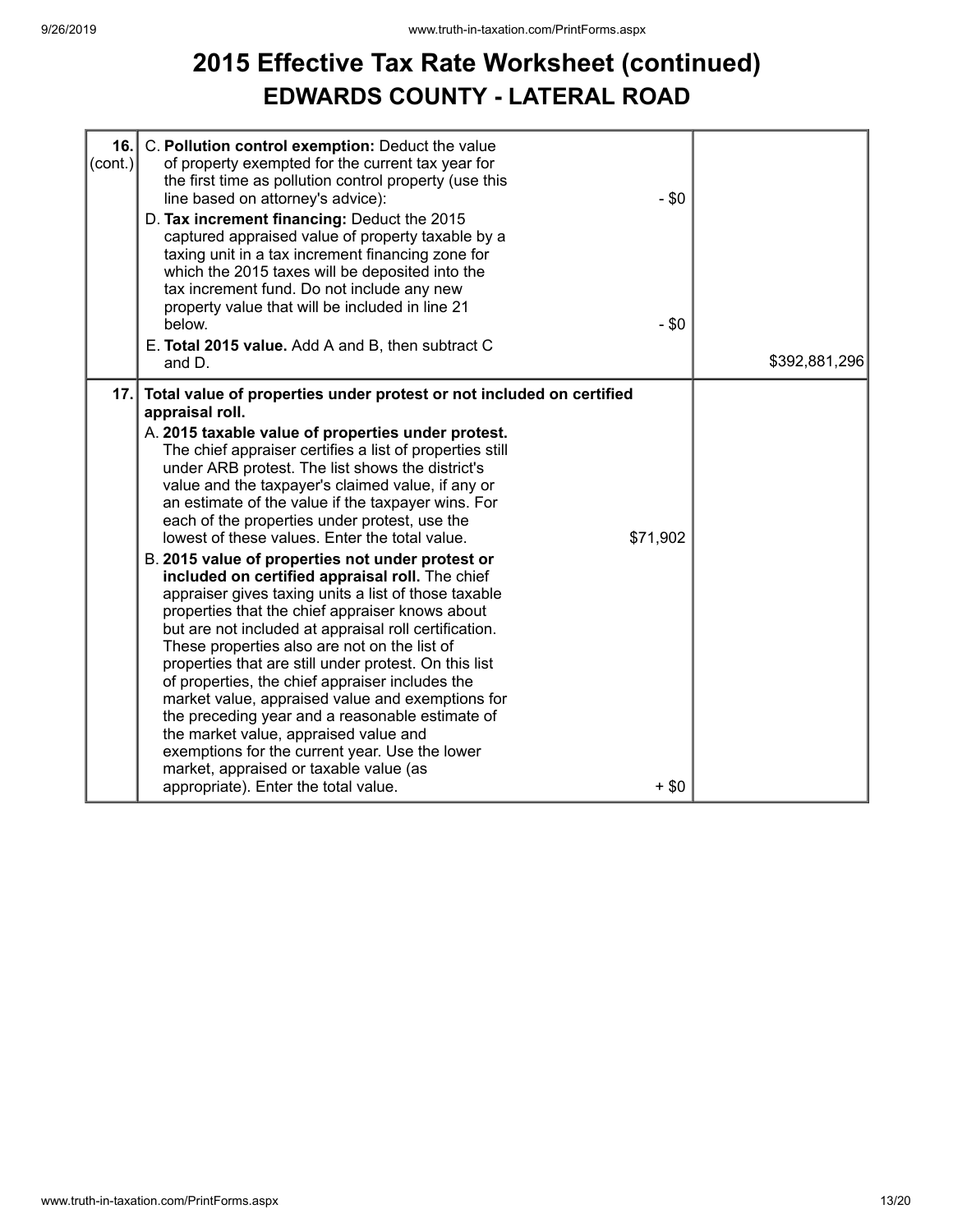### **2015 Effective Tax Rate Worksheet (continued) EDWARDS COUNTY - LATERAL ROAD**

| 17.<br> cont. | C. Total value under protest or not certified. Add<br>A and B.                                                                                                                                                                                                                                                                                                                                                                                                                                                                                                                                                                                                                                                                                                                                                                                                                                                                               | \$71,902       |
|---------------|----------------------------------------------------------------------------------------------------------------------------------------------------------------------------------------------------------------------------------------------------------------------------------------------------------------------------------------------------------------------------------------------------------------------------------------------------------------------------------------------------------------------------------------------------------------------------------------------------------------------------------------------------------------------------------------------------------------------------------------------------------------------------------------------------------------------------------------------------------------------------------------------------------------------------------------------|----------------|
|               | 18. 2015 tax ceilings. Counties, cities and junior colleges enter 2015 total taxable<br>value of homesteads with tax ceilings. These include the homesteads of<br>homeowners age 65 or older or disabled. Other units enter "0." If your taxing<br>units adopted the tax ceiling provision in 2014 or prior year for homeowners<br>age 65 or older or disabled, use this step.                                                                                                                                                                                                                                                                                                                                                                                                                                                                                                                                                               | \$0            |
|               | 19. 2015 total taxable value. Add lines 16E and 17C. Subtract line 18.                                                                                                                                                                                                                                                                                                                                                                                                                                                                                                                                                                                                                                                                                                                                                                                                                                                                       | \$392,953,198  |
|               | 20. Total 2015 taxable value of properties in territory annexed after January<br>1, 2008. Include both real and personal property. Enter the 2015 value of<br>property in territory annexed.                                                                                                                                                                                                                                                                                                                                                                                                                                                                                                                                                                                                                                                                                                                                                 | \$0            |
|               | 21. Total 2015 taxable value of new improvements and new personal property<br>located in new improvements. "New" means the item was not on the<br>appraisal roll in 2014. An improvement is a building, structure, fixture or fence<br>erected on or affixed to land. A transportable structure erected on its owner's<br>land is also included unless it is held for sale or is there only temporarily. New<br>additions to existing improvements may be included if the appraised value can<br>be determined. New personal property in a new improvement must have been<br>brought into the unit after January 1, 2014 and be located in a new<br>improvement. New improvements do include property on which a tax<br>abatement agreement has expired for 2015. New improvements do not include<br>mineral interests produced for the first time, omitted property that is back<br>assessed and increased appraisals on existing property. | \$6,073,879    |
|               | 22. Total adjustments to the 2015 taxable value. Add lines 20 and 21.                                                                                                                                                                                                                                                                                                                                                                                                                                                                                                                                                                                                                                                                                                                                                                                                                                                                        | \$6,073,879    |
|               | 23. 2015 adjusted taxable value. Subtract line 22 from line 19.                                                                                                                                                                                                                                                                                                                                                                                                                                                                                                                                                                                                                                                                                                                                                                                                                                                                              | \$386,879,319  |
|               | 24. 2015 effective tax rate. Divide line 15 by line 23 and multiply by \$100.                                                                                                                                                                                                                                                                                                                                                                                                                                                                                                                                                                                                                                                                                                                                                                                                                                                                | \$0.1104/\$100 |
|               | 25. COUNTIES ONLY. Add together the effective tax rates for each type of tax the<br>county levies. The total is the 2015 county effective tax rate.                                                                                                                                                                                                                                                                                                                                                                                                                                                                                                                                                                                                                                                                                                                                                                                          |                |
|               | <b>Fund Name</b><br><b>Tax Rate</b><br>${fields.1}$<br>${fields2}$                                                                                                                                                                                                                                                                                                                                                                                                                                                                                                                                                                                                                                                                                                                                                                                                                                                                           | \$0.6266/\$100 |

A county, city or hospital district that adopted the additional sales tax in November 2014 or in May 2015 must adjust its effective tax rate. *The Additional Sales Tax Rate Worksheet* on page 39 sets out this adjustment. Do not forget to complete the *Additional Sales Tax Rate Worksheet* if the taxing unit adopted the additional sales tax on these dates.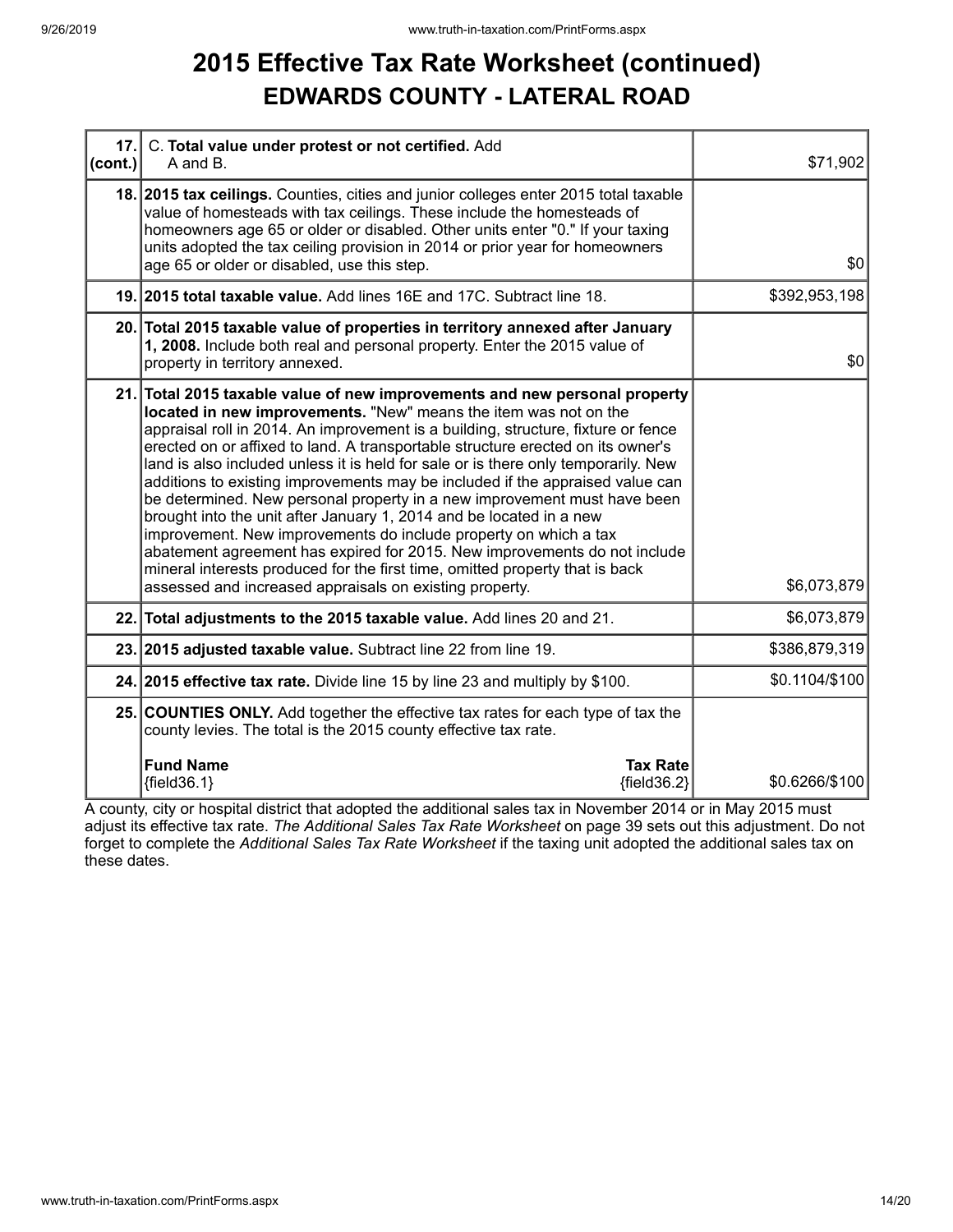## **2015 Rollback Tax Rate Worksheet EDWARDS COUNTY - LATERAL ROAD**

See pages 17 to 21 for an explanation of the rollback tax rate.

|      | 26. 2014 maintenance and operations (M&O) tax rate.                                                                                                                                                                                                                                                                                                                                                                                                                                                                                                                                                                                                                                                                                                                                                                                                                                                                                                                                                                                                                                                                                                                                                                                                                                                   | \$0.106900/\$100   |
|------|-------------------------------------------------------------------------------------------------------------------------------------------------------------------------------------------------------------------------------------------------------------------------------------------------------------------------------------------------------------------------------------------------------------------------------------------------------------------------------------------------------------------------------------------------------------------------------------------------------------------------------------------------------------------------------------------------------------------------------------------------------------------------------------------------------------------------------------------------------------------------------------------------------------------------------------------------------------------------------------------------------------------------------------------------------------------------------------------------------------------------------------------------------------------------------------------------------------------------------------------------------------------------------------------------------|--------------------|
|      | 27. 2014 adjusted taxable value. Enter the amount from line 11.                                                                                                                                                                                                                                                                                                                                                                                                                                                                                                                                                                                                                                                                                                                                                                                                                                                                                                                                                                                                                                                                                                                                                                                                                                       | \$396,687,265      |
| 28.1 | 2014 M&O taxes.<br>\$424,058<br>A. Multiply line 26 by line 27 and divide by \$100.<br>B. Cities, counties and hospital districts with<br>additional sales tax: Amount of additional sales<br>tax collected and spent on M&O expenses in<br>2014. Enter amount from full year's sales tax<br>revenue spent for M&O in 2014 fiscal year, if any.<br>Other units, enter "0." Counties exclude any<br>amount that was spent for economic development<br>grants from the amount of sales tax spent.<br>C. Counties: Enter the amount for the state criminal<br>justice mandate. If second or later year, the<br>amount is for increased cost above last year's<br>amount. Other units, enter "0."<br>D. Transferring function: If discontinuing all of a<br>department, function or activity and transferring it<br>to another unit by written contract, enter the<br>amount spent by the unit discontinuing the<br>function in the 12 months preceding the month of<br>this calculation. If the unit did not operate this<br>function for this 12-month period, use the amount<br>spent in the last full fiscal year in which the unit<br>operated the function. The unit discontinuing the<br>function will subtract this amount in H below. The<br>unit receiving the function will add this amount in | $+$ \$0<br>$+$ \$0 |
|      | H below. Other units, enter "0."<br>$+/-$ \$0                                                                                                                                                                                                                                                                                                                                                                                                                                                                                                                                                                                                                                                                                                                                                                                                                                                                                                                                                                                                                                                                                                                                                                                                                                                         |                    |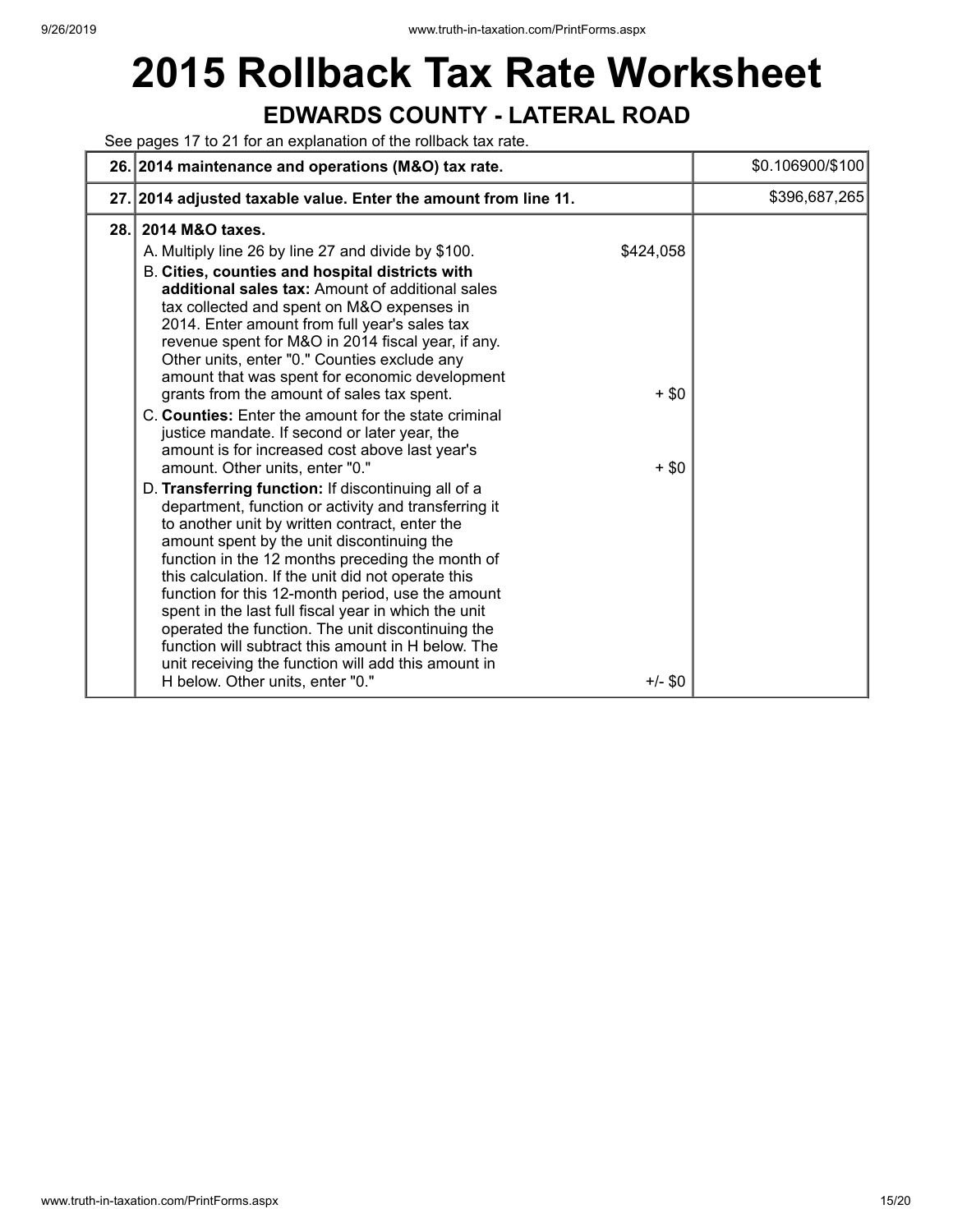### **2015 Rollback Tax Rate Worksheet (continued) EDWARDS COUNTY - LATERAL ROAD**

| 28.<br>(cont.) | E. Taxes refunded for years preceding tax year<br>2014: Enter the amount of M&O taxes refunded<br>during the last budget year for tax years<br>preceding tax year 2014. Types of refunds<br>include court decisions, Section 25.25(b) and (c)<br>corrections and Section 31.11 payment errors.<br>Do not include refunds for tax year 2014. This<br>line applies only to tax years preceding tax year<br>$+ $3,139$<br>2014.<br>F. Enhanced indigent health care expenditures:<br>Enter the increased amount for the current year's<br>enhanced indigent health care expenditures<br>above the preceding tax year's enhanced<br>indigent health care expenditures, less any state<br>assistance.<br>G. Taxes in tax increment financing (TIF): Enter | $+$ \$0 |                |
|----------------|------------------------------------------------------------------------------------------------------------------------------------------------------------------------------------------------------------------------------------------------------------------------------------------------------------------------------------------------------------------------------------------------------------------------------------------------------------------------------------------------------------------------------------------------------------------------------------------------------------------------------------------------------------------------------------------------------------------------------------------------------|---------|----------------|
|                | the amount of taxes paid into the tax increment<br>fund for a reinvestment zone as agreed by the<br>taxing unit. If the unit has no 2015 captured<br>appraised value in Line 16D, enter "0."<br>H. Adjusted M&O Taxes. Add A, B, C, E and F. For<br>unit with D, subtract if discontinuing function and<br>add if receiving function. Subtract G.                                                                                                                                                                                                                                                                                                                                                                                                    | $-$ \$0 | \$427,197      |
|                | 29. 2015 adjusted taxable value.<br>Enter line 23 from the Effective Tax Rate Worksheet.                                                                                                                                                                                                                                                                                                                                                                                                                                                                                                                                                                                                                                                             |         | \$386,879,319  |
|                | 30. 2015 effective maintenance and operations rate.<br>Divide line 28H by line 29 and multiply by \$100.                                                                                                                                                                                                                                                                                                                                                                                                                                                                                                                                                                                                                                             |         | \$0.1104/\$100 |
|                | 31. 2015 rollback maintenance and operation rate.<br>Multiply line 30 by 1.08. (See lines 49 to 52 for additional rate for pollution<br>control expenses.                                                                                                                                                                                                                                                                                                                                                                                                                                                                                                                                                                                            |         | \$0.1192/\$100 |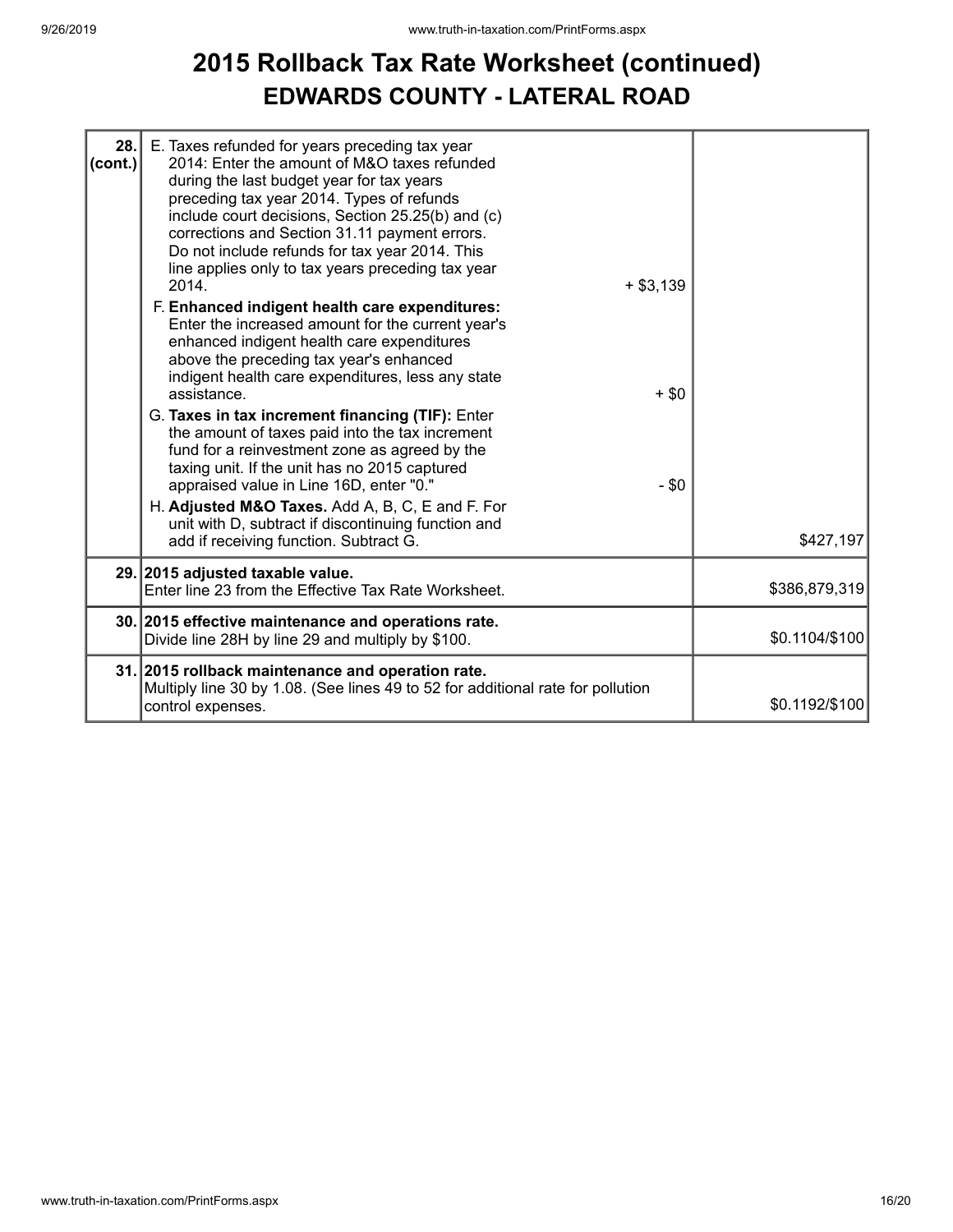### **2015 Rollback Tax Rate Worksheet (continued) EDWARDS COUNTY - LATERAL ROAD**

| Total 2015 debt to be paid with property taxes and additional sales tax |                                                                                                                                                                                                                                                                                                                                                                                                                                                                                                                                                                                                                                                                                                                                                                                                                                                                                                                                                                                                                                                                                                                                                                                                                                                                                                                  |
|-------------------------------------------------------------------------|------------------------------------------------------------------------------------------------------------------------------------------------------------------------------------------------------------------------------------------------------------------------------------------------------------------------------------------------------------------------------------------------------------------------------------------------------------------------------------------------------------------------------------------------------------------------------------------------------------------------------------------------------------------------------------------------------------------------------------------------------------------------------------------------------------------------------------------------------------------------------------------------------------------------------------------------------------------------------------------------------------------------------------------------------------------------------------------------------------------------------------------------------------------------------------------------------------------------------------------------------------------------------------------------------------------|
|                                                                         |                                                                                                                                                                                                                                                                                                                                                                                                                                                                                                                                                                                                                                                                                                                                                                                                                                                                                                                                                                                                                                                                                                                                                                                                                                                                                                                  |
| (1) are paid by property taxes,                                         |                                                                                                                                                                                                                                                                                                                                                                                                                                                                                                                                                                                                                                                                                                                                                                                                                                                                                                                                                                                                                                                                                                                                                                                                                                                                                                                  |
|                                                                         |                                                                                                                                                                                                                                                                                                                                                                                                                                                                                                                                                                                                                                                                                                                                                                                                                                                                                                                                                                                                                                                                                                                                                                                                                                                                                                                  |
|                                                                         |                                                                                                                                                                                                                                                                                                                                                                                                                                                                                                                                                                                                                                                                                                                                                                                                                                                                                                                                                                                                                                                                                                                                                                                                                                                                                                                  |
|                                                                         |                                                                                                                                                                                                                                                                                                                                                                                                                                                                                                                                                                                                                                                                                                                                                                                                                                                                                                                                                                                                                                                                                                                                                                                                                                                                                                                  |
|                                                                         |                                                                                                                                                                                                                                                                                                                                                                                                                                                                                                                                                                                                                                                                                                                                                                                                                                                                                                                                                                                                                                                                                                                                                                                                                                                                                                                  |
| taxing unit, if those debts meet the four conditions                    |                                                                                                                                                                                                                                                                                                                                                                                                                                                                                                                                                                                                                                                                                                                                                                                                                                                                                                                                                                                                                                                                                                                                                                                                                                                                                                                  |
| above. Include only amounts that will be paid from                      |                                                                                                                                                                                                                                                                                                                                                                                                                                                                                                                                                                                                                                                                                                                                                                                                                                                                                                                                                                                                                                                                                                                                                                                                                                                                                                                  |
|                                                                         |                                                                                                                                                                                                                                                                                                                                                                                                                                                                                                                                                                                                                                                                                                                                                                                                                                                                                                                                                                                                                                                                                                                                                                                                                                                                                                                  |
|                                                                         |                                                                                                                                                                                                                                                                                                                                                                                                                                                                                                                                                                                                                                                                                                                                                                                                                                                                                                                                                                                                                                                                                                                                                                                                                                                                                                                  |
|                                                                         |                                                                                                                                                                                                                                                                                                                                                                                                                                                                                                                                                                                                                                                                                                                                                                                                                                                                                                                                                                                                                                                                                                                                                                                                                                                                                                                  |
| reduce total debt.<br>-\$0                                              |                                                                                                                                                                                                                                                                                                                                                                                                                                                                                                                                                                                                                                                                                                                                                                                                                                                                                                                                                                                                                                                                                                                                                                                                                                                                                                                  |
| $-$0$<br>C: Subtract amount paid from other resources.                  |                                                                                                                                                                                                                                                                                                                                                                                                                                                                                                                                                                                                                                                                                                                                                                                                                                                                                                                                                                                                                                                                                                                                                                                                                                                                                                                  |
| D: Adjusted debt. Subtract B and C from A.                              | \$0                                                                                                                                                                                                                                                                                                                                                                                                                                                                                                                                                                                                                                                                                                                                                                                                                                                                                                                                                                                                                                                                                                                                                                                                                                                                                                              |
|                                                                         | \$0                                                                                                                                                                                                                                                                                                                                                                                                                                                                                                                                                                                                                                                                                                                                                                                                                                                                                                                                                                                                                                                                                                                                                                                                                                                                                                              |
|                                                                         |                                                                                                                                                                                                                                                                                                                                                                                                                                                                                                                                                                                                                                                                                                                                                                                                                                                                                                                                                                                                                                                                                                                                                                                                                                                                                                                  |
|                                                                         | \$0                                                                                                                                                                                                                                                                                                                                                                                                                                                                                                                                                                                                                                                                                                                                                                                                                                                                                                                                                                                                                                                                                                                                                                                                                                                                                                              |
|                                                                         | 92.000000%                                                                                                                                                                                                                                                                                                                                                                                                                                                                                                                                                                                                                                                                                                                                                                                                                                                                                                                                                                                                                                                                                                                                                                                                                                                                                                       |
|                                                                         |                                                                                                                                                                                                                                                                                                                                                                                                                                                                                                                                                                                                                                                                                                                                                                                                                                                                                                                                                                                                                                                                                                                                                                                                                                                                                                                  |
|                                                                         | \$0                                                                                                                                                                                                                                                                                                                                                                                                                                                                                                                                                                                                                                                                                                                                                                                                                                                                                                                                                                                                                                                                                                                                                                                                                                                                                                              |
|                                                                         | \$392,953,198                                                                                                                                                                                                                                                                                                                                                                                                                                                                                                                                                                                                                                                                                                                                                                                                                                                                                                                                                                                                                                                                                                                                                                                                                                                                                                    |
|                                                                         | \$0.0000/\$100                                                                                                                                                                                                                                                                                                                                                                                                                                                                                                                                                                                                                                                                                                                                                                                                                                                                                                                                                                                                                                                                                                                                                                                                                                                                                                   |
|                                                                         | \$0.1192/\$100                                                                                                                                                                                                                                                                                                                                                                                                                                                                                                                                                                                                                                                                                                                                                                                                                                                                                                                                                                                                                                                                                                                                                                                                                                                                                                   |
| county levies. The total is the 2015 county rollback tax rate.          |                                                                                                                                                                                                                                                                                                                                                                                                                                                                                                                                                                                                                                                                                                                                                                                                                                                                                                                                                                                                                                                                                                                                                                                                                                                                                                                  |
|                                                                         |                                                                                                                                                                                                                                                                                                                                                                                                                                                                                                                                                                                                                                                                                                                                                                                                                                                                                                                                                                                                                                                                                                                                                                                                                                                                                                                  |
| ${fields 5.1}$                                                          | \$0.6771/\$100                                                                                                                                                                                                                                                                                                                                                                                                                                                                                                                                                                                                                                                                                                                                                                                                                                                                                                                                                                                                                                                                                                                                                                                                                                                                                                   |
|                                                                         | 32.<br>revenue.<br>"Debt" means the interest and principal that will be paid on debts that:<br>(2) are secured by property taxes,<br>(3) are scheduled for payment over a period longer than one year and<br>(4) are not classified in the unit's budget as M&O expenses.<br>A: Debt also includes contractual payments to other<br>taxing units that have incurred debts on behalf of this<br>property tax revenue. Do not include appraisal<br>district budget payments. List the debt in Schedule<br>B: Debt Service.<br>\$0<br>B: Subtract unencumbered fund amount used to<br>33. Certified 2014 excess debt collections. Enter the amount certified by the<br>collector.<br>34. Adjusted 2015 debt. Subtract line 33 from line 32.<br>35. Certified 2015 anticipated collection rate. Enter the rate certified by the<br>collector. If the rate is 100 percent or greater, enter 100 percent.<br>36. 2015 debt adjusted for collections. Divide line 34 by line 35.<br>37. 2015 total taxable value. Enter the amount on line 19.<br>38. 2015 debt tax rate. Divide line 36 by line 37 and multiply by \$100.<br>39. 2015 rollback tax rate. Add lines 31 and 38.<br>40. COUNTIES ONLY. Add together the rollback tax rates for each type of tax the<br><b>Fund Name</b><br><b>Tax Rate</b><br>${fields2}$ |

A taxing unit that adopted the additional sales tax must complete the lines for the *Additional Sales Tax Rate*. A taxing unit seeking additional rollback protection for pollution control expenses completes the *Additional Rollback Protection for Pollution Control*.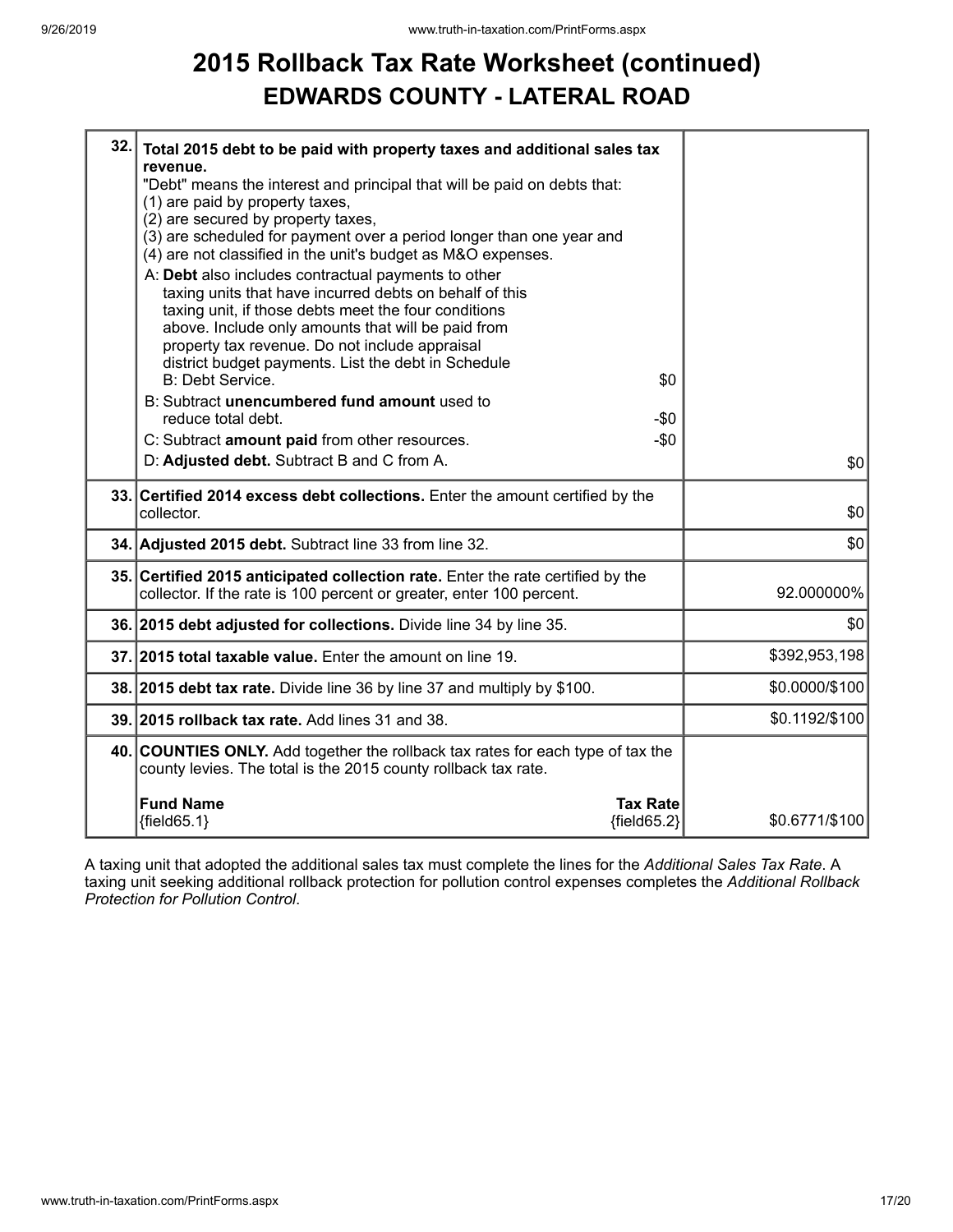## **Additional Sales Tax Rate Worksheet EDWARDS COUNTY - LATERAL ROAD**

| 41. Units that adopted the sales tax in August or November 2014, or in January or<br>May 2015. Enter the Comptroller's estimate of taxable sales for the previous<br>four quarters. Units that adopted the sales tax before August 2014, skip this<br>line. | \$0            |
|-------------------------------------------------------------------------------------------------------------------------------------------------------------------------------------------------------------------------------------------------------------|----------------|
| 42. Estimated sales tax revenue. Counties exclude any amount that is or will be<br>spent for economic development grants from the amount of estimated sales tax<br>revenue.                                                                                 |                |
| UNITS THAT ADOPTED THE SALES TAX IN AUGUST OR NOVEMBER<br>2014, OR IN JANUARY OR MAY 2015. Multiply the amount on line 41 by the<br>sales tax rate (.01, .005, or .0025, as applicable) and multiply the result by<br>.95.                                  |                |
| $-OR-$                                                                                                                                                                                                                                                      |                |
| UNITS THAT ADOPTED THE SALES TAX BEFORE AUGUST 2014. Enter<br>the sales tax revenue for the previous four quarters. Do not multiply by .95.                                                                                                                 | \$0            |
| 43. 2015 total taxable value. Enter the amount from line 37 of the Rollback Tax<br>Rate Worksheet.                                                                                                                                                          | \$392,953,198  |
| 44. Sales tax adjustment rate. Divide line 42 by line 43 and multiply by \$100.                                                                                                                                                                             | \$0.0000/\$100 |
| 45. 2015 effective tax rate, unadjusted for sales tax. Enter the rate from line 24 or<br>25, as applicable, on the Effective Tax Rate Worksheet.                                                                                                            | \$0.6266/\$100 |
| 46. 2015 effective tax rate, adjusted for sales tax.                                                                                                                                                                                                        |                |
| UNITS THAT ADOPTED THE SALES TAX IN AUGUST OR NOVEMBER<br>2014, OR IN JANUARY OR MAY 2015. Subtract line 45 from line 46.                                                                                                                                   |                |
| $-OR-$                                                                                                                                                                                                                                                      |                |
| UNITS THAT ADOPTED THE SALES TAX BEFORE AUGUST 2014. Enter<br>line 46, do not subtract.                                                                                                                                                                     | \$0.6266/\$100 |
| 47. 2015 rollback tax rate, unadjusted for sales tax. Enter the rate from line 39 or<br>40, as applicable, of the rollback tax rate worksheet.                                                                                                              | \$0.6771/\$100 |
| 48. 2015 rollback tax rate, adjusted for sales tax. Subtract line 44 from line 47.                                                                                                                                                                          | \$0.6771/\$100 |

If the additional sales tax rate increased or decreased from last year, contact the Comptroller's office for special instructions on calculating the sales tax projection for the first year after the rate change.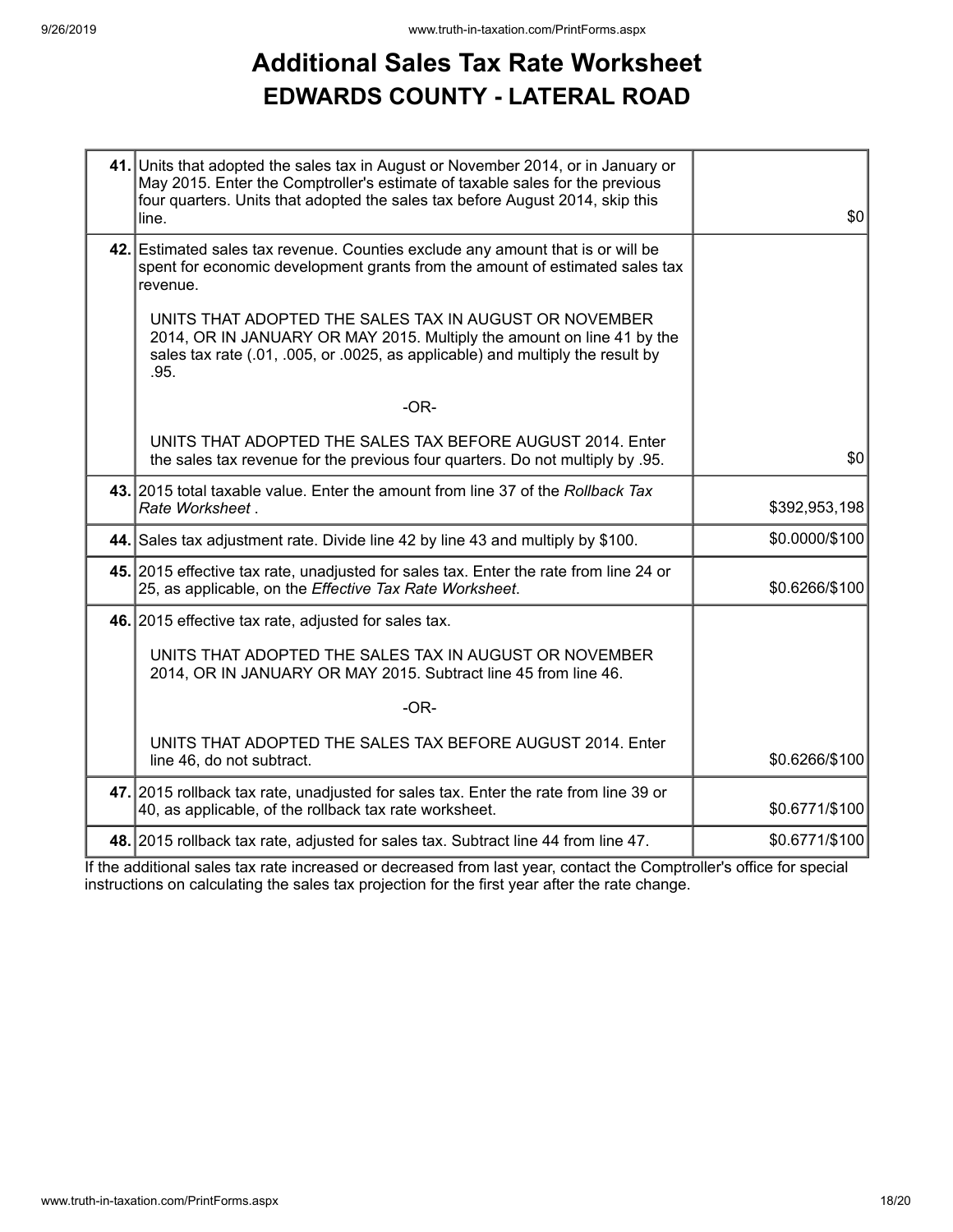### **Additional Rollback Protection for Pollution Control Worksheet EDWARDS COUNTY - LATERAL ROAD**

| 49. Certified expenses from TCEQ. Enter the amount certified in the determination<br>letter from TCEQ. The taxing unit shall provide its assessor with a copy of the<br>letter. See Part 3, the Rollback Rate, for more details. | \$0            |
|----------------------------------------------------------------------------------------------------------------------------------------------------------------------------------------------------------------------------------|----------------|
| 50. 2015 total taxable value. Enter the amount from line 37 of the Rollback Tax<br> Rate Worksheet.                                                                                                                              | \$392,953,198  |
| 51. Additional rate for pollution control. Divide line 49 by line 50 and multiply by 100.                                                                                                                                        | \$0.0000/\$100 |
| 52. 2015 rollback tax rate, adjusted for pollution control. Add line 51 to one of the<br>following lines (as applicable): line 39, line 40 (counties) or line 48 (units with<br>the additional sales tax).                       | \$0.6771/\$100 |